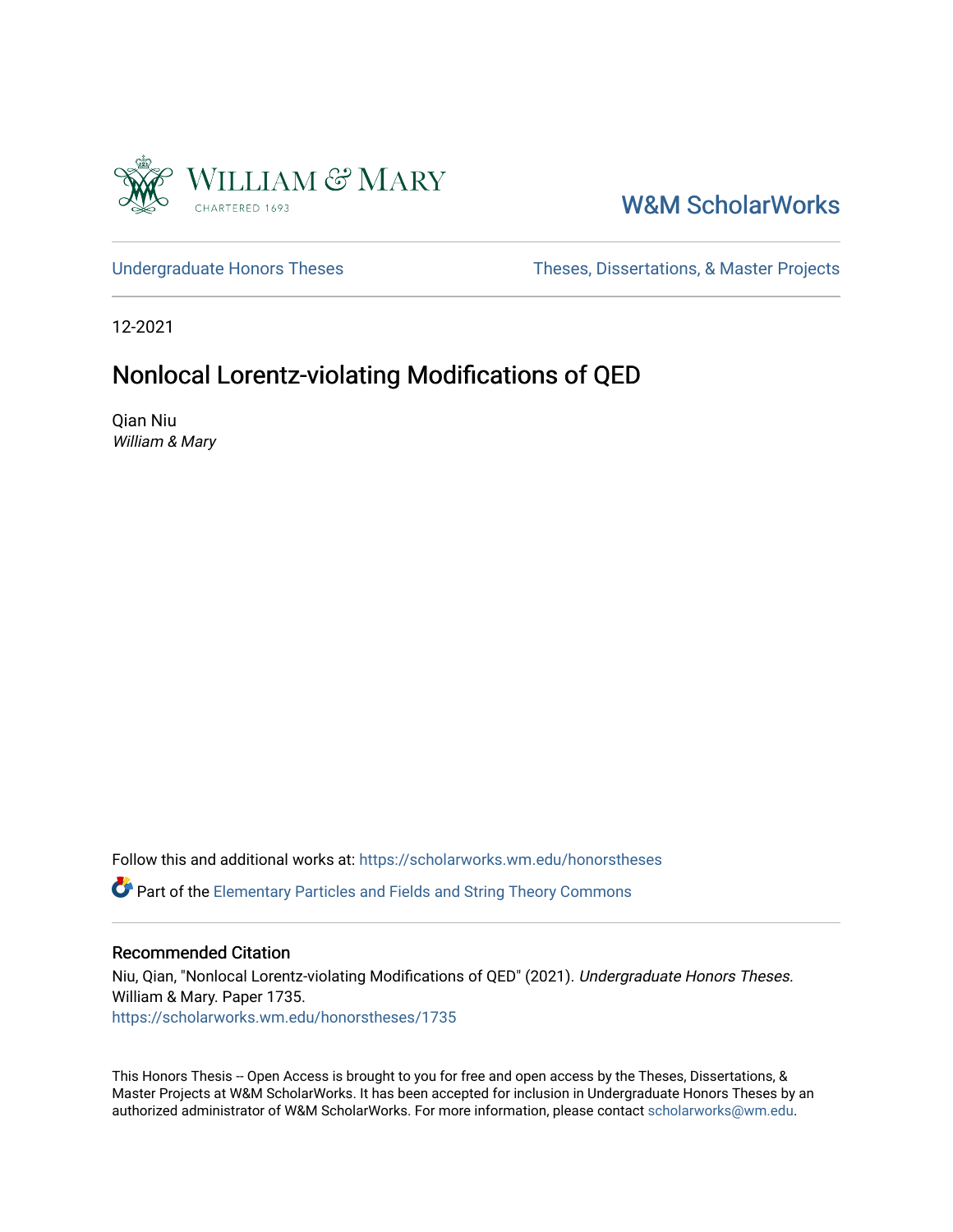# **Nonlocal Lorentz-violating Modifications of Quantum Electrodynamics**

A thesis submitted in partial fulfillment of the requirement for the degree of Bachelor of Science with Honors in Physics from the College of William and Mary in Virginia,

by

Qian (Cooper) Niu

Honors Accepted for (Honors or non-Honors) Jaroua dont Advisor: Prof. Chris Carone Prof. David Armstrong Z Prof. Joshua Erlich  $\overline{\phantom{0}}$ 

Prof. Paul Davies

Williamsburg, Virginia November 2021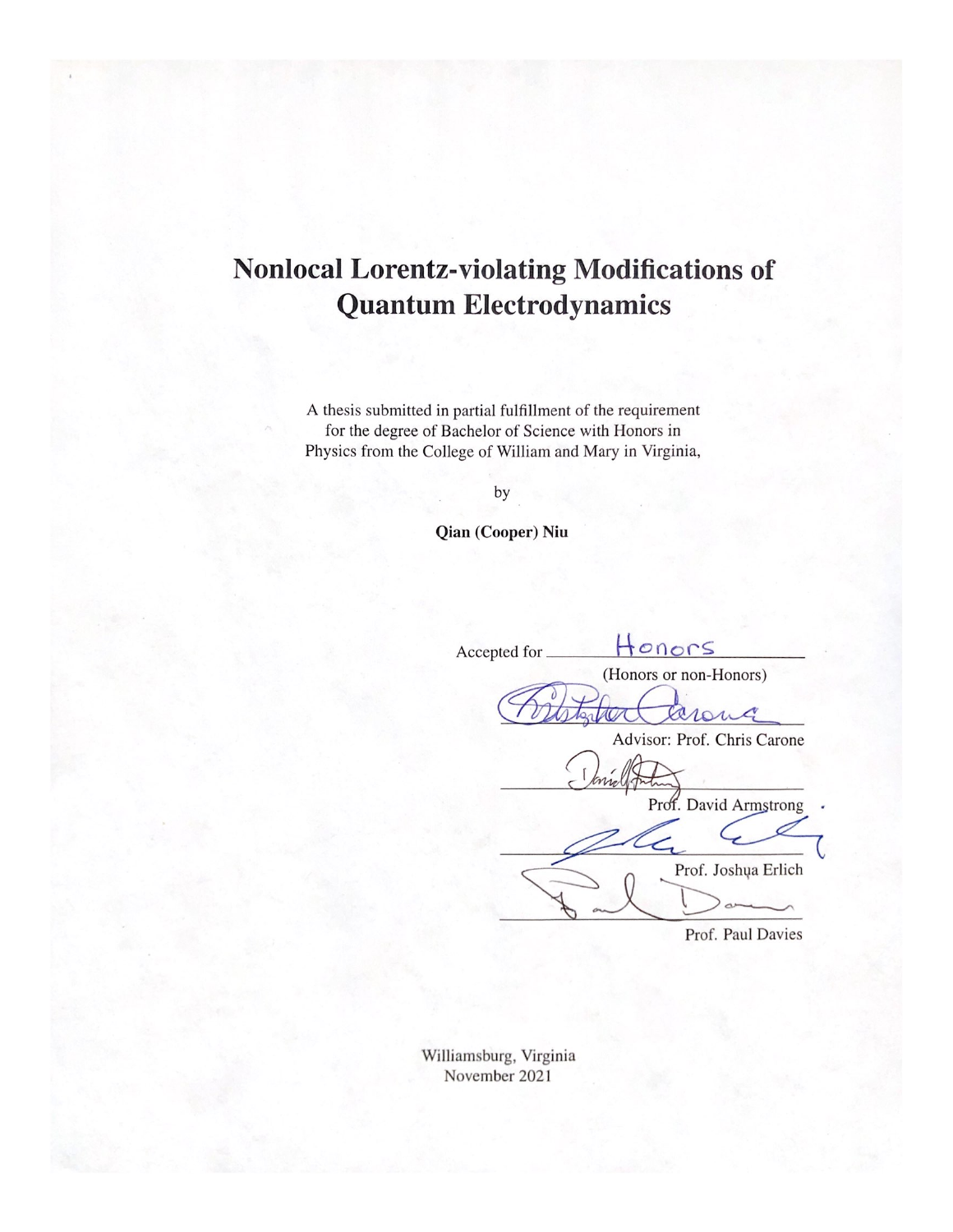#### Abstract

We consider nonlocal Lorentz-violating theories, with infinite-derivative quadratic terms. The nonlocal modifications in the form of exponential damping in the propagator lead to a better convergence of amplitudes than in the local theories. Moreover, the nonlocal Lorentz-violating theories are ghost-free and unitary when formulated in Minkowski space. We compute the loop effects assuming one-parameter and twoparameter nonlocal functions. By comparing the lower bound of the nonlocality scale with the Planck scale, we rule out these theories. We then review a more general argument, developed in Ref. [\[12\]](#page-33-0), that a microscopic theory with Lorentz violation around the Planck scale has no suppression at low energy. Additionally, we consider the possibility of suppressing Lorentz violation in these theories when there is a hard cutoff.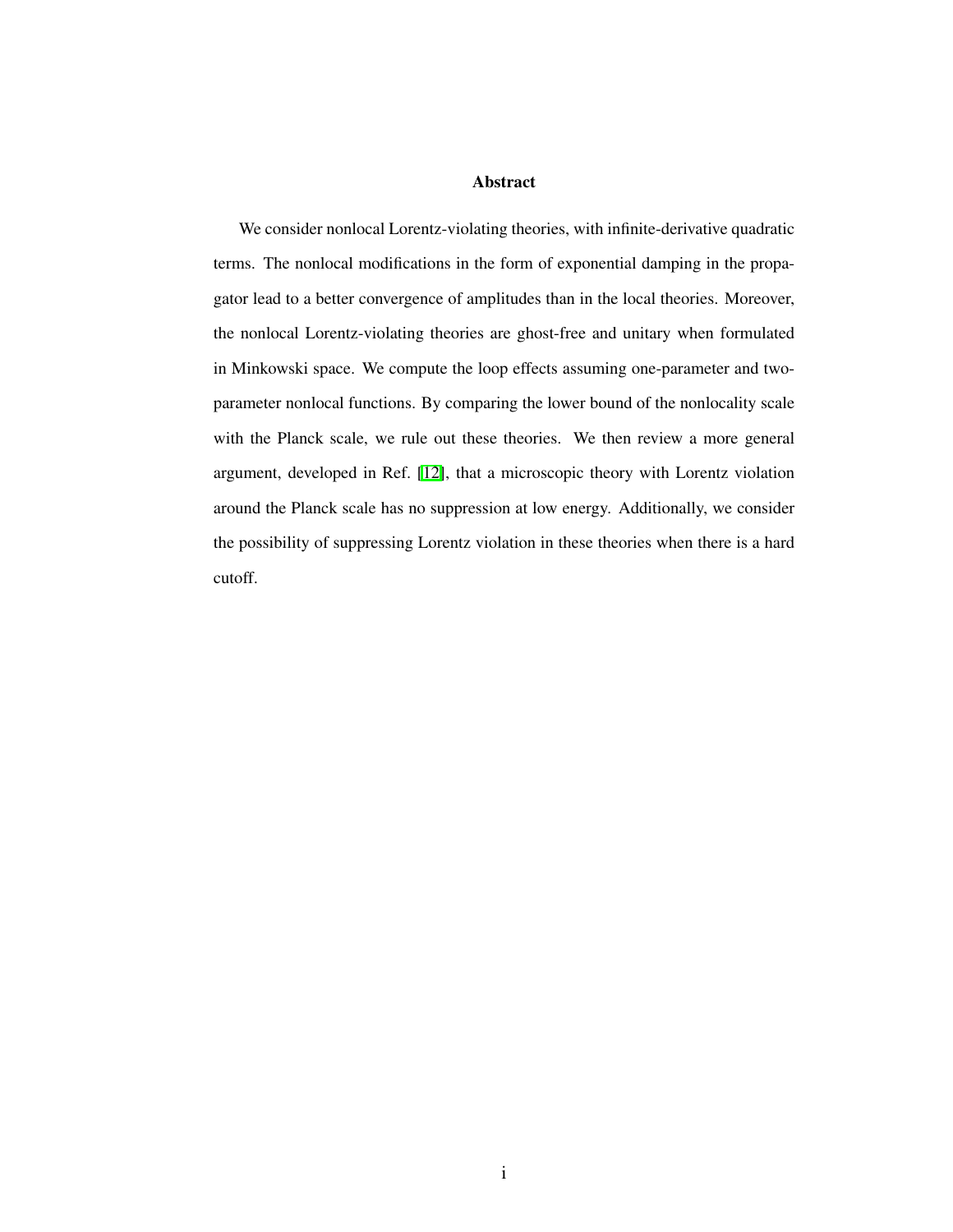#### Acknowledgement

I would like to thank Prof. Chris Carone for guiding me through this project and introducing me to this intriguing subject. I would also like to thank Prof. Joshua Erlich for advising me throughout my William & Mary Career, Prof. Paul Davies for serving as my philosophy major advisor, and Prof. David Armstrong for joining my honors committee. Lastly, I want to express gratitude to every physics teacher I have encountered on my path of studying.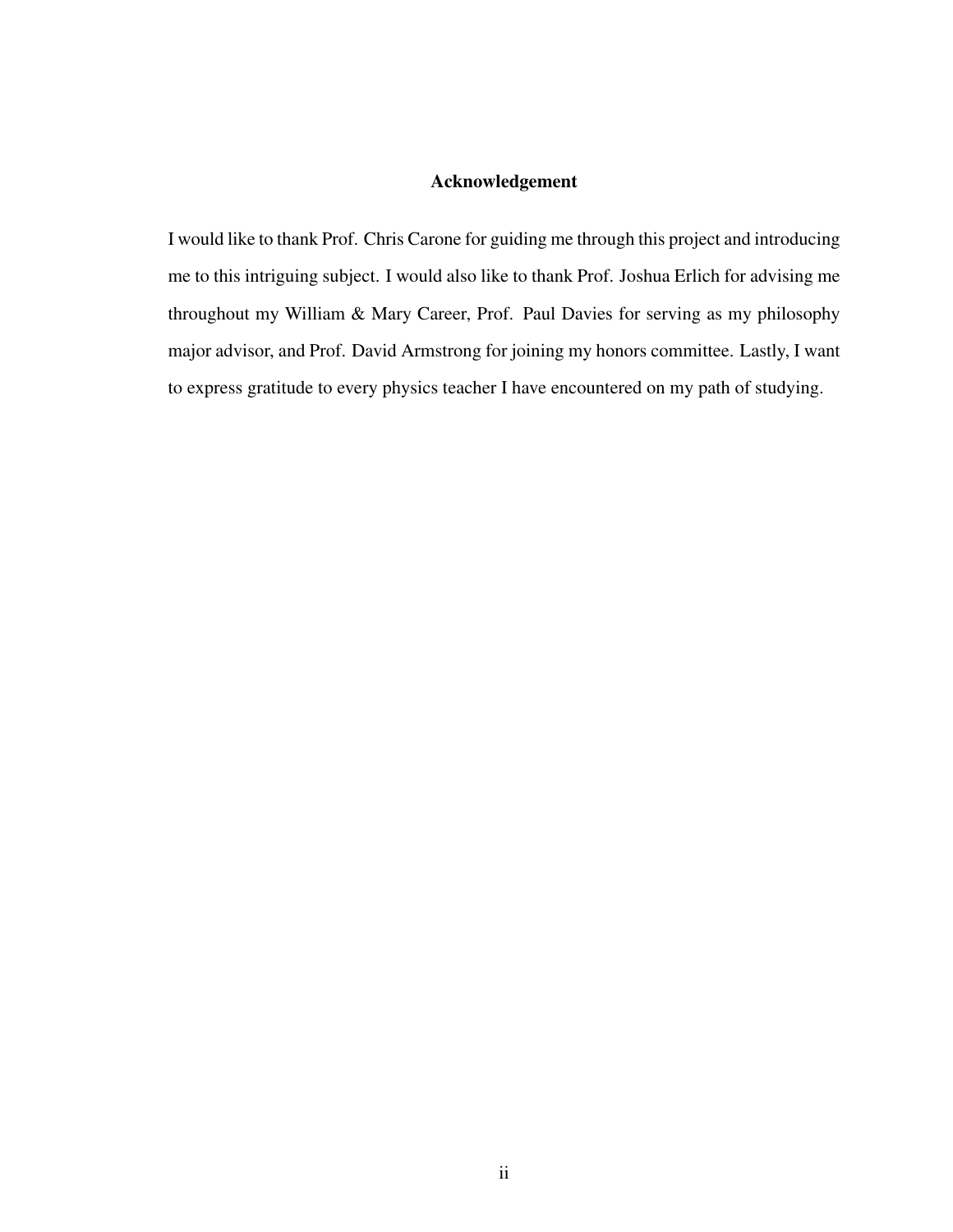# **Contents**

| $\overline{1.}$  | <b>Introduction</b>                                  | $\mathbf{1}$   |
|------------------|------------------------------------------------------|----------------|
|                  |                                                      | $\mathbf{1}$   |
|                  |                                                      | $\overline{4}$ |
| $\overline{2}$ . | <b>One-Parameter Lorentz-Violating Function</b>      | 7              |
|                  |                                                      | 7              |
|                  |                                                      | 9              |
|                  |                                                      | 13             |
| $\overline{3}$ . | <b>Two-Parameter Lorentz-violating Function</b>      | 16             |
|                  |                                                      | 16             |
|                  |                                                      | 16             |
| 4.               | <b>General Argument</b>                              | 19             |
|                  |                                                      | 19             |
|                  |                                                      | 20             |
| l5.              | <b>Nonlocal Lorentz violation with A Hard Cutoff</b> | 23             |
|                  |                                                      | 23             |
| 6.               | <b>Conclusion</b>                                    | 25             |
|                  | <b>A.</b> Calculation of Vertex Function             | 26             |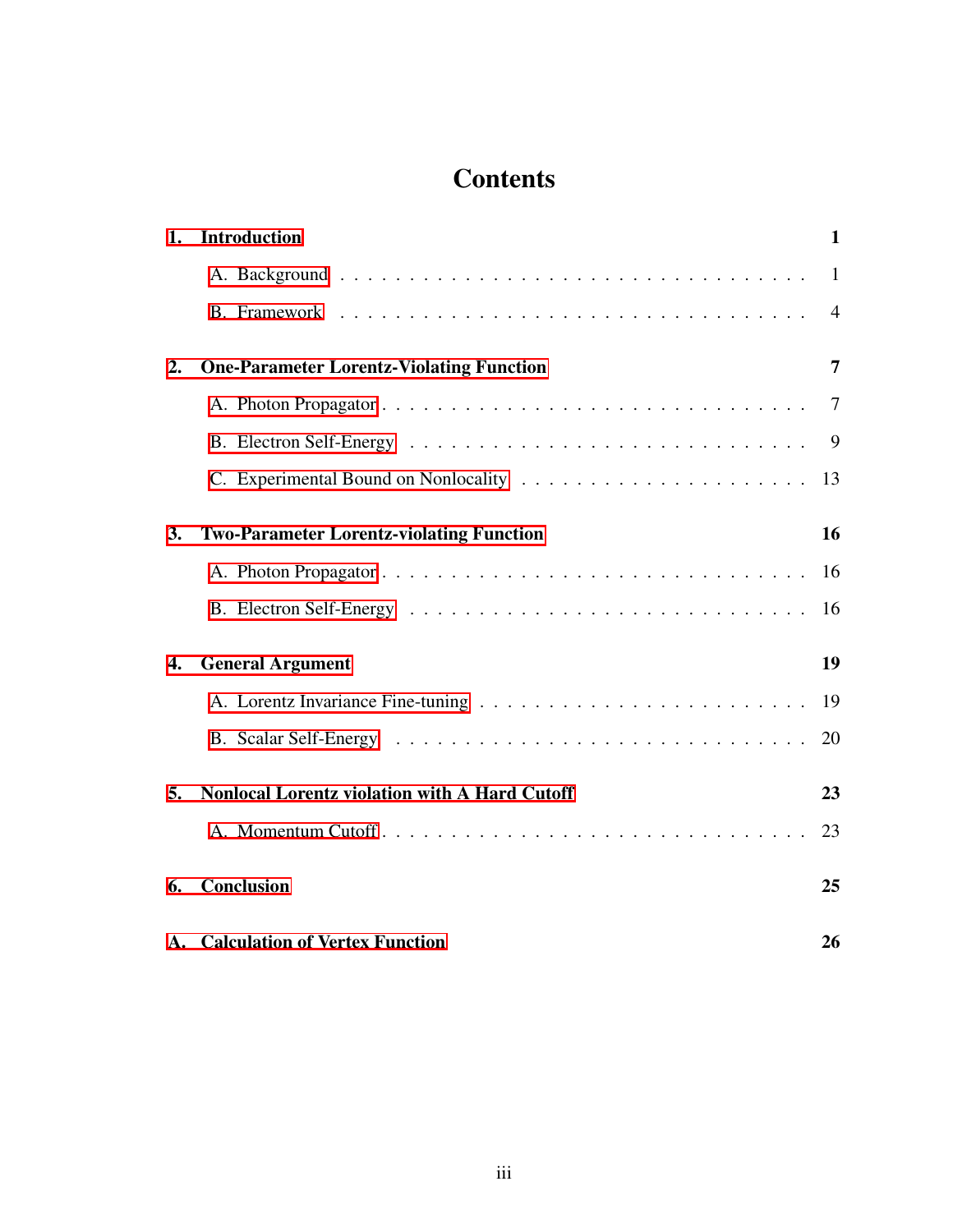### <span id="page-5-0"></span>1. Introduction

#### <span id="page-5-1"></span>A. Background

The criterion of simplicity and beauty is an inexhaustible source of inspiration for physicists to construct new theories. Although beauty and simplicity are not generically scientific principles, these aesthetic judgments can often end up being confirmed by empirical facts. Historically, simplicity within heliocentrism inspired Copernicus to abandon the geocentric model of Ptolemy, and this simple heliocentrical model is widely validated by later scientific investigations.

In modern physics, aesthetics also motivates physicists to go beyond the Standard Model (SM) of particle physics. One of the most mentioned concepts is the assumption of naturalness, *i.e.*, all dimensionless parameters of a physical theory should take values of order 1 unless a more detailed theory exists. A more precise account often involves the idea of effective field theories (EFT), which are approximations that include the appropriate degrees of freedom to describe physical phenomena below a specified energy scale, while ignoring underlying substructure. Because the cutoff is the largest dimensional scale is the theory, all parameters of a natural EFT are required to be of order unity in units of the cutoff. This implies that a natural EFT would prefer ratios between its free parameter and its cutoff with values like 1*.*23 rather than 123000 or 0*.*000123*.* Because the SM cannot be valid up to arbitrarily high energies, it can be incorporated into the framework of EFT. Therefore, the free parameters of the SM are thus expected to be of order unity in units of the cutoff, under the assumption of naturalness.

However, if we examine the SM from the perspective of naturalness, various fine-tuning problems and hierarchy problems emerges. The most famous one is about the mass of the Higgs boson. Since the masses of the fundamental particles are not predicted by the SM,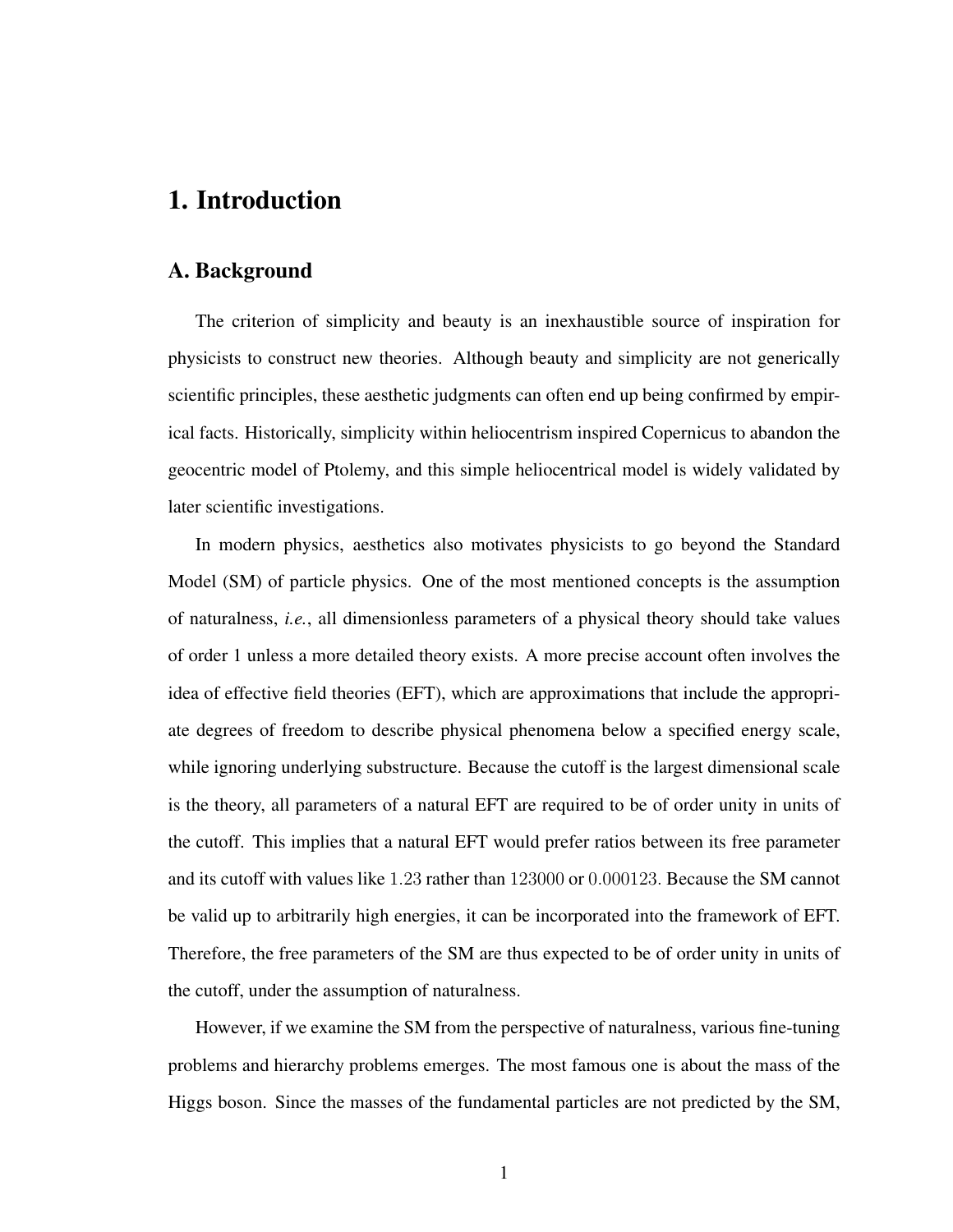they are empirically measured and plugged back into the theory. In 2012, the Higgs mass was measured at the Large Hadron Collider (LHC) at CERN to be  $M_{\text{Higgs}} \approx 125 \text{ GeV}$  [\[3\]](#page-32-0). The alarm of naturalness is immediately triggered due to the tremendous gap between the Higgs mass and the Planck mass  $M_{\text{Planck}} \sim 10^{19} \text{ GeV}$ . The Higgs mass is modified by quantum corrections that are sensitive to heavy particles, and the upper bound is defined by Planck scale. Thus, the Higgs mass is either much higher than the experimental result or the result of a fine-tuning cancellation. Both situations lead to a naturalness problem. More specifically, the experimentally observed mass, in a textbook treatment  $[7]$ , is given by the following renormalization condition

$$
m^2 = m_0^2 + \Sigma(m^2),
$$

where  $m_0$  is the bare mass parameter in the Lagrangian and  $\Sigma(m^2)$  is the loop quantum correction of the mass. For a theory with a cutoff  $\Lambda$ , the lowest-order loop quantum correction  $\Sigma(m^2)$  can be approximated by  $\Lambda^2/(4\pi)^2$ . In the case of the Higgs mass, we have  $m = 125$  GeV and  $\Lambda$  of the Planck scale  $\Lambda \sim M_{\text{Planck}} \sim 10^{19}$  GeV. This implies an incredible fine-tuning cancellation between the quadratic radiative corrections and the bare mass, i.e.,  $m_0^2 \approx (1 + 10^{-34})\Lambda^2/(4\pi)^2$ . This fine-tuning is considered unnatural and an explanation of why the Higgs mass can be naturally maintained to be hierarchically smaller than the Planck scale or any other large cutoff scale  $\Lambda$  is required [\[15\]](#page-33-1).

The hierarchy problem motivates many proposed extensions of the minimal Standard Model. One popular approach to solve the hierarchy problem is to remove the quadratic divergence in the Higgs mass. In quantum field theory, field interactions are represented by divergent loop Feynman diagrams. To reduce the divergence, one can arrange for a cancellation of the part of loop amplitudes that blows up most quickly, by adding new particles. One of the most popular solutions, offered by supersymmetry (SUSY), follows this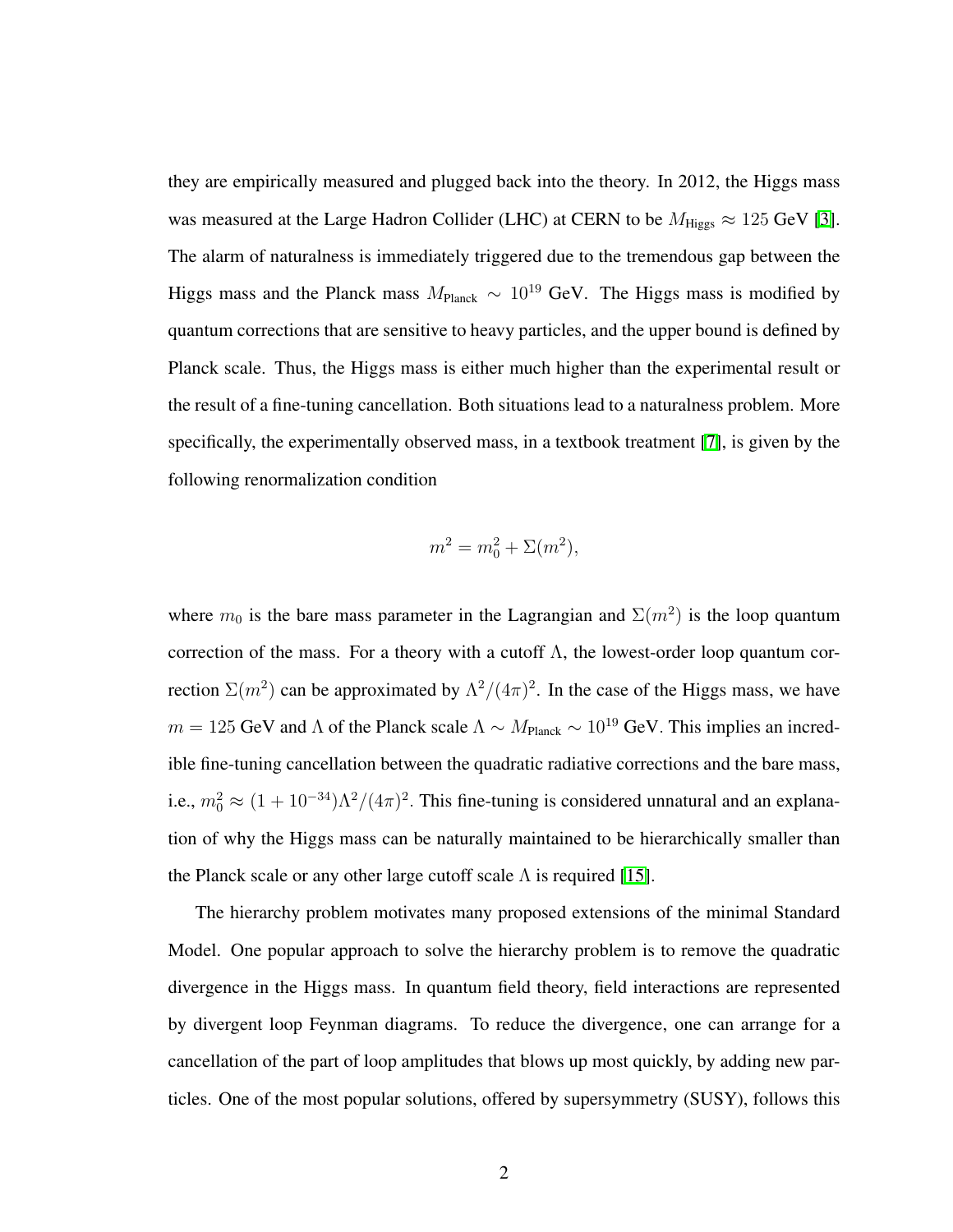line of thinking. In SUSY, quantum corrections cancel between partners and superpartners due to a minus sign associated with fermionic loops. Hence, the quadratic divergence in loop diagrams is reduced under such a mechanism [\[15\]](#page-33-1). As an alternative to the SUSY solution, Ref. [\[13\]](#page-33-2) considers nonlocal higher-derivative models in the form of exponential damping of the propagators and demonstrates the potential applications in addressing the hierarchy problem. The nonlocal higher-derivative theories are appealing because they are expected to be ghost-free and has finite scattering amplitudes. However, these theories have complications related to unitarity in Minkowski space.

Relaxing the requirement of Lorentz invariance has been proposed in Ref.  $[1]$  as a possible way to avoid these complications about unitarity. Lorentz Violation (LV) has been widely studied in the last two and a half decades  $[11]$ . A comprehensive EFT framework of all possible Lorentz-violating terms, the Standard Model Extension (SME)  $[9, 10]$  $[9, 10]$ , has been developed by Colladay and Kostelecky. It incorporates within the Standard Model all the possible renormalizable Lorentz-violating terms, while retaining  $SU(3) \times SU(2) \times U(1)$ gauge symmetry and the standard fields. A variety of experiments, ranging from collider physics to astrophysics, have placed strong bounds on the possible LV coefficients in the SME. Therefore, the SME can provide a convenient framework for us to categorize our Lorentz-violating effects and compare with the experimental constraints.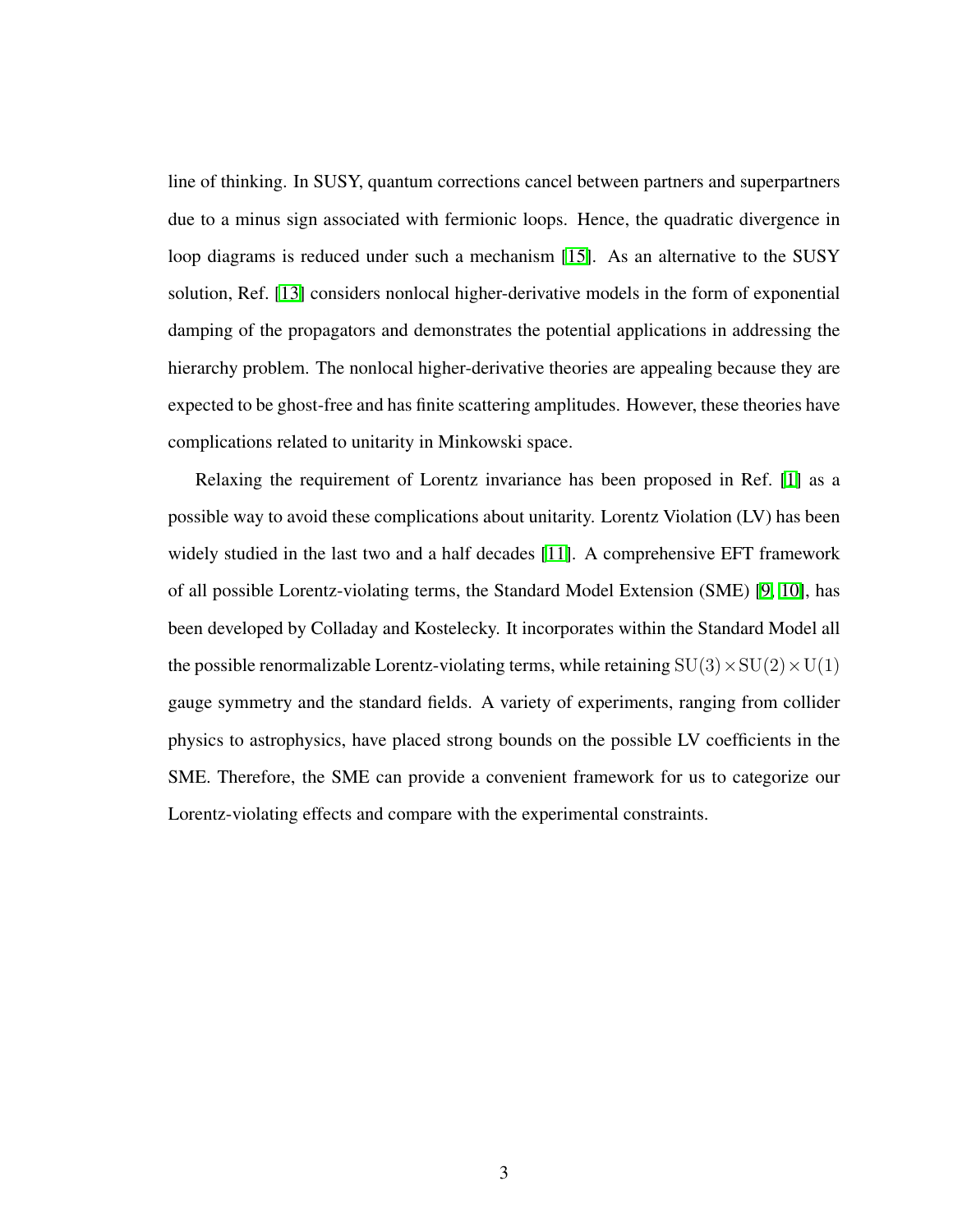#### <span id="page-8-0"></span>B. Framework

We consider Lorentz-violating modifications of the nonlocal higher-derivative theory which avoid problems with unitarity and present a phenomenological study. Our interests in nonlocal Lorentz-violating theories with infinite-derivative quadratic terms are motivated by several reasons. For example, consider a nonlocal, Lorentz-invariant theory of *N* real scalar fields of mass *m* with  $O(N)$  symmetry  $\boxed{1}$ ,

<span id="page-8-3"></span>
$$
\mathcal{L} = -\frac{1}{2}\phi^2 \hat{F}(\Box)^{-1}(\Box + m^2)\phi^a - \frac{1}{8}\lambda_0(\phi^a \phi^a)^2, \tag{1.1}
$$

where  $a = 1...N$ ,  $\lambda_0$  is the dimensionless quartic coupling,  $\square \equiv \partial_\mu \partial^\mu$  and

<span id="page-8-1"></span>
$$
\hat{F}(\square) = \exp(-\eta \square^n),\tag{1.2}
$$

where  $\eta$  determines the nonlocality scale (in local theories,  $\eta = 0$  and  $\hat{F} = 1$ ); *n* is a positive, even integer such that  $\hat{F}$  provides a convergence factor regardless of whether the theory is formulated in Minkowski or Euclidean space. With the additional exponential factor, the momentum-space propagator

<span id="page-8-2"></span>
$$
\tilde{D}_F(p) = \frac{i\hat{F}(-p^2)}{p^2 - m^2 + i\epsilon}
$$
\n(1.3)

decreases significantly with momentum and thus leads to more convergent amplitudes than in the local theory with  $\hat{F} = 1$ .

Nonlocal theories can also avoid the complications related to unitarity in higher-derivative local theories. Although local theories, like the Lee-Wick Standard Model  $[4]$ , can also have more convergent amplitudes, such theories have to confront the unappealing ghosts, *i.e.*, particles with wrong-sign kinetic and mass terms. Hence, special treatment would be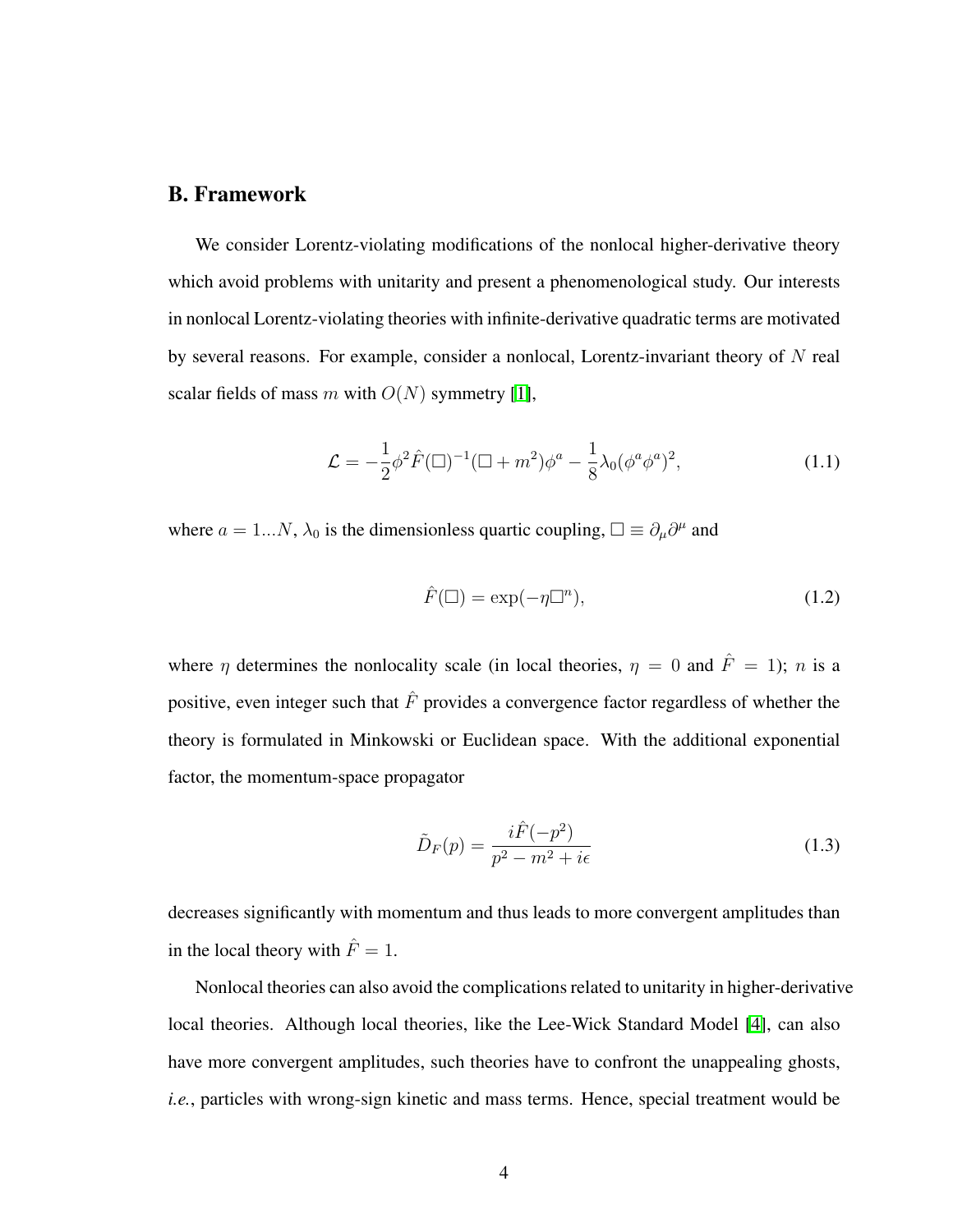required to compute *S*-matrix elements to maintain the unitarity of the theory  $\tilde{S}$ , but these extra assumptions to retain unitarity can be avoided if we choose  $\hat{F}$  to be an entire function, like Eq. [\(1.2\)](#page-8-1). Apart from the pole at  $p^2 = m^2$ , our choice of  $\hat{F}$  will cause no additional pole in Eq.  $(1.3)$ .

However, complications related to unitarity still arise in ghost-free nonlocal theories when formulated in Minkowski space. Ref.  $\left[\frac{1}{1}\right]$  studied two-into-two scattering to all orders in the quartic coupling in the large-*N* limit. The theory defined by Eq.  $(1.1)$  and Eq.  $(1.2)$ with  $n = 2$  is shown to be non-unitary when it is defined in Minkowski space. To avoid both the ghosts and the unitarity problem of Lorentz-invariant nonlocal theories, we consider the Lorentz-violating theories. An alternative form of  $\hat{F}$  is chosen, in which the Laplacian operator replaces the d'Alembertian operator [\[2\]](#page-32-5),

<span id="page-9-0"></span>
$$
\hat{F}(\nabla) = \exp(\eta \nabla^2). \tag{1.4}
$$

Since a specific frame is preferred in which the Lagrangian is invariant only under spatial rotations, this new theory breaks Lorentz-invariance. The absence of time derivatives in the Laplacian operator avoids the unitarity problem that appears when the Lorentz-invariant theory is formulated in Minkowski space since Wick rotation is still allowed when evaluating loop diagrams  $\left[\frac{1}{\sqrt{2}}\right]$ .

If the nonlocality represented by Eq. (1.4) is relevant in nature, one would expect that modification of gauge-invariant quantities in the standard model would lead to significant lower bounds on the nonlocality scale  $\eta^{-1/2}$  due to the stringent experimental constraints on the violation of Lorentz invariance. In the present work, we apply nonlocal Lorentzviolating modifications to quantum electrodynamics. We insert the nonlocal function of ordinary derivatives in the middle of the kinetic energy terms for the photon, which gives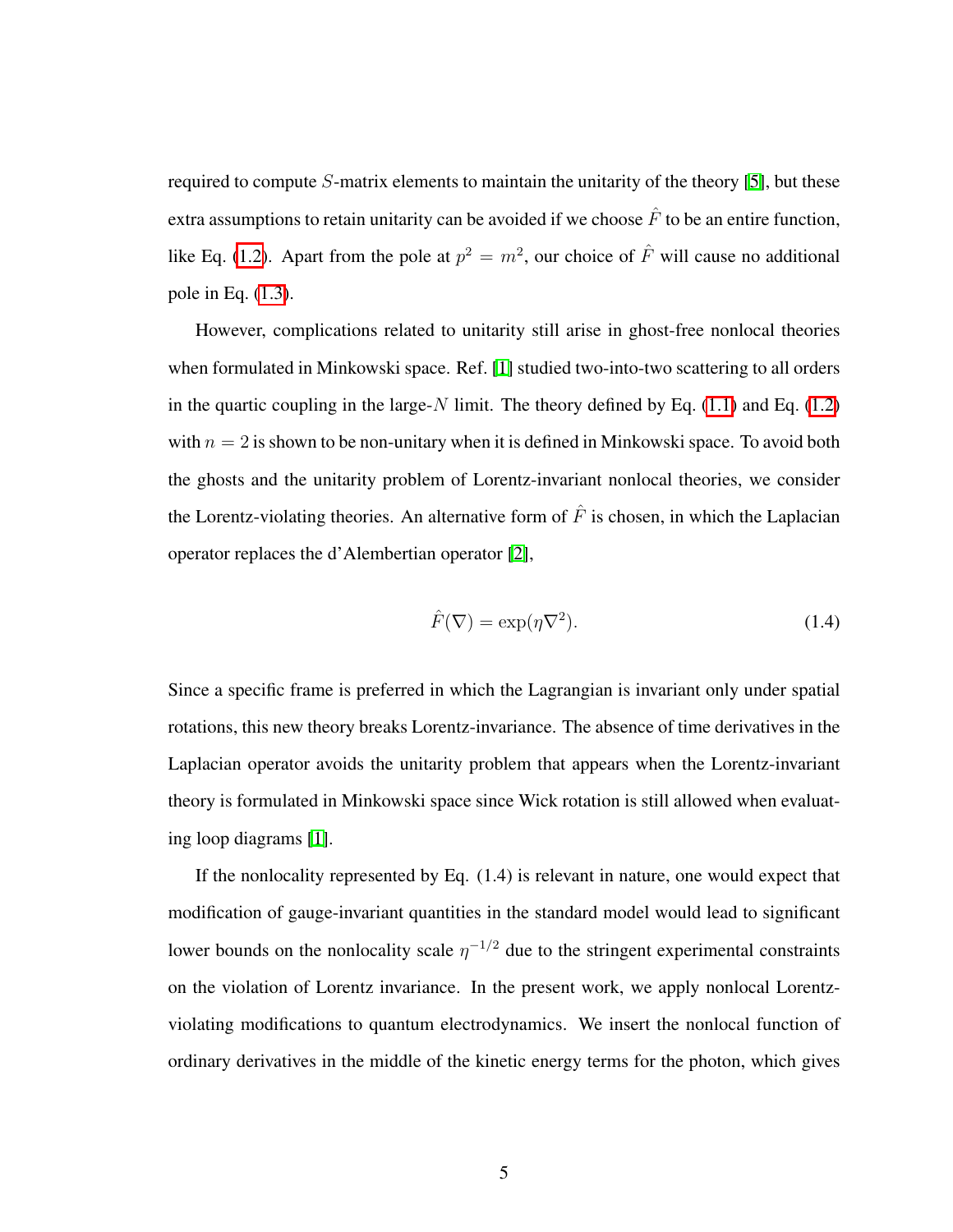us

<span id="page-10-0"></span>
$$
\mathcal{L}_{KE} = -\frac{1}{4} F_{\mu\nu} \hat{F} (\nabla^2)^{-1} F^{\mu\nu}, \qquad (1.5)
$$

where the field strength is defined by  $F_{\mu\nu} = \partial_{\mu}A_{\nu} - \partial_{\nu}A_{\mu}$  and is invariant under a local gauge transformation.

This paper is organized as follows. In Sec.  $\boxed{2}$ , we calculate the effects of a nonlocal Lorentz correction with one free parameter on the electron self-energy diagram. The Lorentz-violating amplitude we find is independent of the nonlocal parameter  $\eta$ . This motivates us to consider a nonlocal function with two free parameters as a possible path to obtain a coefficient-dependent operator that allows us to parametrically suppress Lorentzviolating effects. In Sec.  $\overline{3}$ , we perform the similar computation with a two-parameter nonlocal Lorentz-violating function. In Sec.  $\frac{A}{x}$  we review a more general argument that a microscopic theory with Lorentz violation appearing in the regulator of loop diagrams will unsuppress Lorentz-violating effects at low energy  $[12]$ . To avoid this conclusion, we consider cutting off our theory with a momentum scale  $\Lambda$  and derive the bound on the nonlocality scale in Sec.  $\overline{5}$ . In the final section, we summarize our conclusions.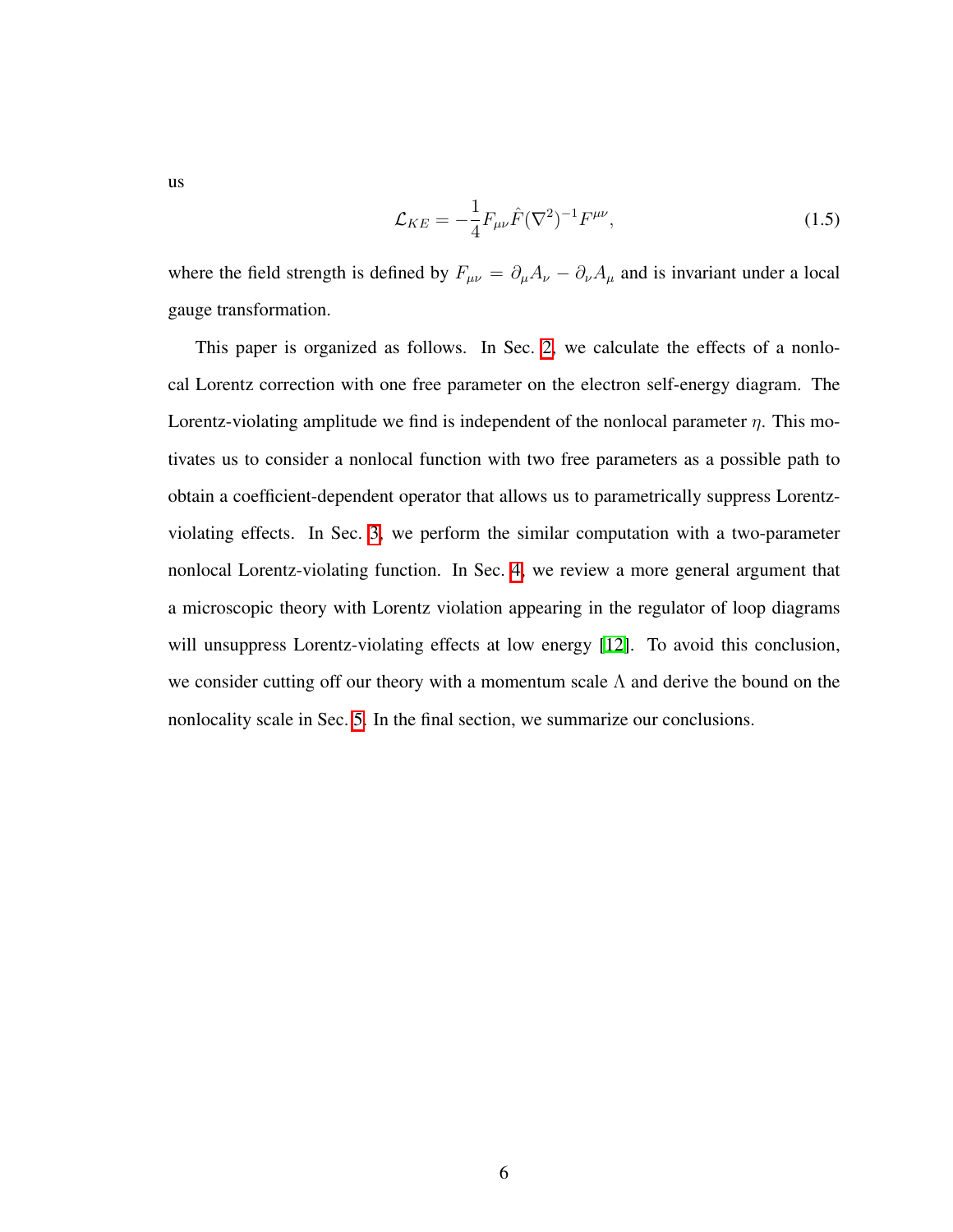### <span id="page-11-0"></span>2. One-Parameter Lorentz-Violating Function

#### <span id="page-11-1"></span>A. Photon Propagator

In this section, we derive the Feynman rule for photon propagators by repeating the textbook treatment in  $\overline{[6]}$  $\overline{[6]}$  $\overline{[6]}$  and show how the form of  $\hat{F}$  in Eq.  $\overline{(1.4)}$  $\overline{(1.4)}$  $\overline{(1.4)}$  modifies it with a nonlocality parameter. Starting from the nonlocal Lorentz-violating Lagrangian defined in Eq.  $(1.5)$ , we can rewrite the equation as:

$$
\mathcal{L}_{KE} = \frac{1}{2} A_{\mu} [(g^{\mu\nu} \Box - \partial^{\mu} \partial^{\nu}) e^{-\eta \nabla^2}] A^{\nu}
$$
 (2.1)

The photon propagator  $D_{F\nu}^{\rho}$  can be derived from the inverse of this operator:

$$
[(g^{\mu\nu}\Box - \partial^{\mu}\partial^{\nu})e^{-\eta\nabla^2}]D_{F\nu}^{\rho}(x-y) = ig^{\mu\rho}\delta^{(4)}(x-y), \qquad (2.2)
$$

from which we see that  $D_{F\nu}^{\rho}$  has no solution since the operator  $[(g^{\mu\nu} \Box - \partial^{\mu} \partial^{\nu})e^{-\eta \nabla^2}]$  has no inverse. This problem can be fixed by introducing a gauge-fixing term

 $-\frac{1}{2\xi}(\partial^{\mu}A_{\mu})e^{-\eta\nabla^{2}}(\partial^{\nu}A_{\nu})$  into the Lagrangian, where the parameter  $\xi$  is the gauge parameter which determines which gauge we are working in. Thus, the Lagrangian is then written as

$$
\mathcal{L}_{KE} = -\frac{1}{4} F_{\mu\nu} e^{-\eta \nabla^2} F^{\mu\nu} - \frac{1}{2\xi} (\partial^\mu A_\mu) e^{-\eta \nabla^2} (\partial^\nu A_\nu)
$$
(2.3)

$$
= \frac{1}{2}A_{\mu}[(g^{\mu\nu}\Box - \partial^{\mu}\partial^{\nu})e^{-\eta\nabla^2}]A^{\nu} - \frac{1}{2\xi}(\partial^{\mu}A_{\mu})e^{-\eta\nabla^2}(\partial^{\nu}A_{\nu})
$$
(2.4)

$$
=\frac{1}{2}A_{\mu}e^{-\eta\nabla^{2}}[(g^{\mu\nu}\Box-(1-\frac{1}{\xi})\partial^{\mu}\partial^{\nu}]A_{\nu}.
$$
\n(2.5)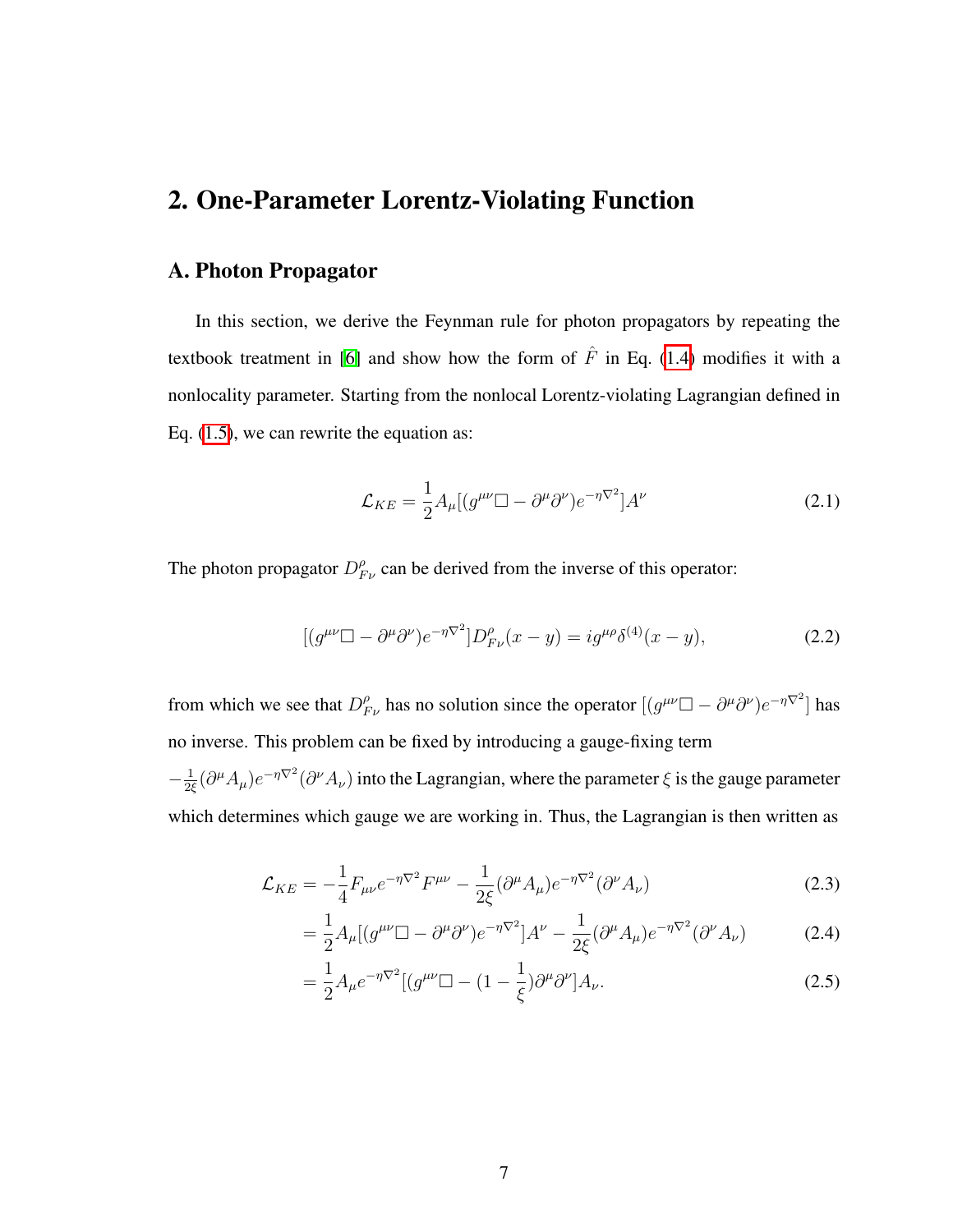All our discussions are conducted in position space so far. In momentum space, the operator would be  $e^{\eta \vec{k}^2} [(g^{\mu\nu}k^2 - (1 - \frac{1}{\xi})k^{\mu}k^{\nu}]$ , and the modified photon propagator satisfies:

<span id="page-12-0"></span>
$$
e^{\eta \vec{k}^2} [(-g^{\mu \nu} k^2 + (1 - \frac{1}{\xi}) k^{\mu} k^{\nu}] \tilde{D}^{\rho}_{F \nu} = i g^{\mu \rho}.
$$
 (2.6)

The solutions of  $\tilde{D}_{F\nu}^{\rho}$  have to be of the form  $\mathcal{A}g_{\nu}^{\rho} + \mathcal{B}k^{\rho}k_{\nu}$ . We then plug this back into Eq.  $(2.6)$  to solve for the undecided coefficients *A* and *B*. Their expressions are then given by

$$
\mathcal{A} = -\frac{ie^{-\eta \vec{k}^2}}{k^2} \quad \text{and} \quad \mathcal{B} = \frac{ie^{-\eta \vec{k}^2} (1 - \xi)}{k^4}.
$$
 (2.7)

This gives us the nonlocal modified photon propagator:

$$
\tilde{D}_F^{\mu\nu} = \frac{-i}{k^2} e^{-\eta \vec{k}^2} [g^{\mu\nu} - (1 - \xi) \frac{k^{\mu} k^{\nu}}{k^2}].
$$
\n(2.8)

In the following discussion, we will work in the Feynman gauge,

$$
\tilde{D}_F^{\mu\nu} = \frac{-ig^{\mu\nu}}{k^2} e^{-\eta \vec{k}^2},\tag{2.9}
$$

where the gauge parameter  $\xi$  is chosen to be 1. This choice simplifies our calculations. Notice that the nonlocal photon propagator differs from the local photon propagator only by a factor of  $e^{-\eta \vec{k}^2}$ . This is nothing but the modification function defined in Eq.  $(1.4)$  in momentum space. In Sec.  $\boxed{3}$ , we proceed by similar argument.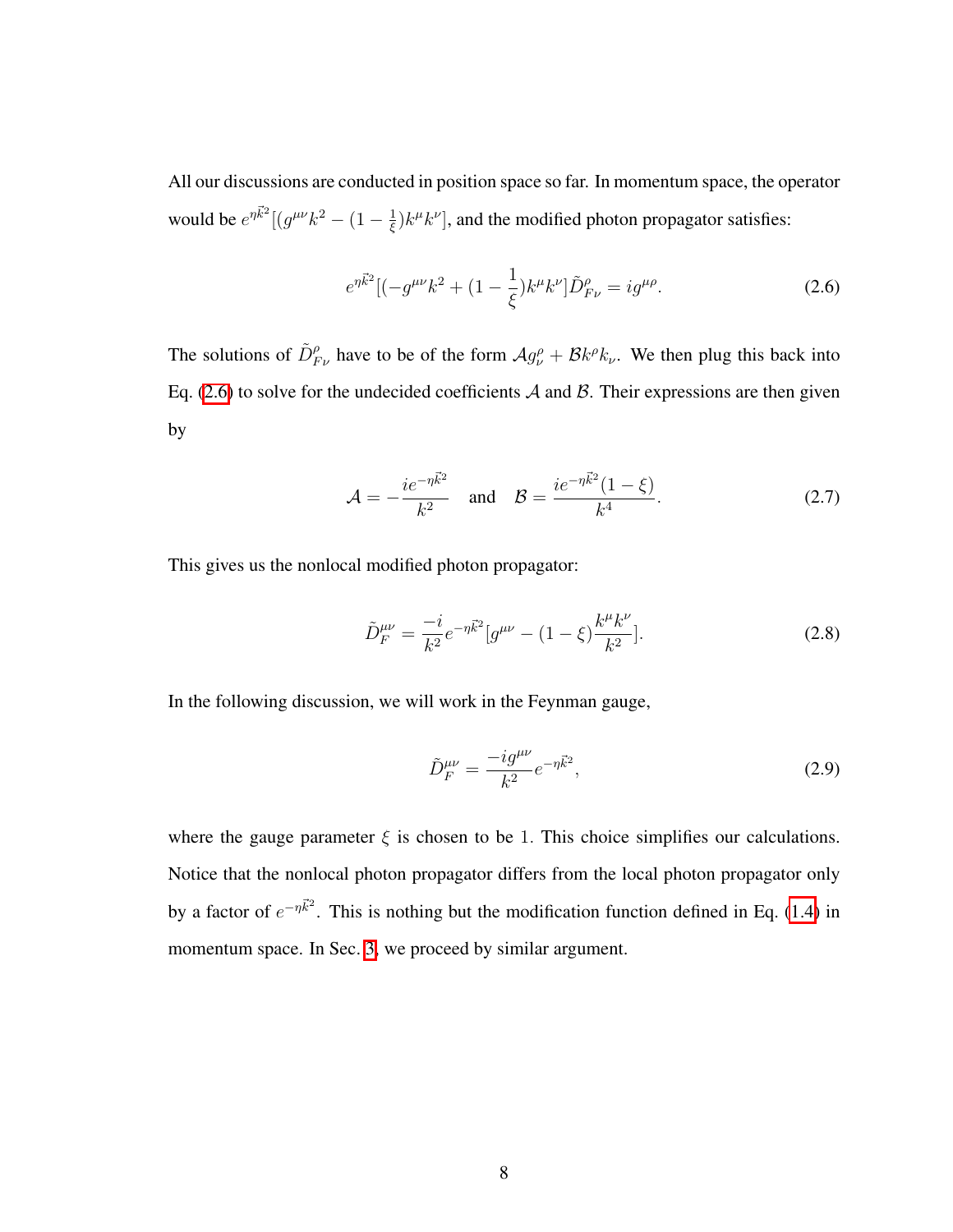#### <span id="page-13-0"></span>B. Electron Self-Energy

Tests of Lorentz invariance include probing the relation between energy and 3-momentum of an isolated particle, which is given by the position of the pole of the particle's full propagator. We will calculate the effect of loop corrections on this relation. At one-loop order, we apply the modified Feynman rule to the electron self-energy diagram following the textbook treatment  $[6]$ ,

$$
\sum_{p}^{k} \sum_{k-p}^{\sqrt{N}N} \sum_{p}^{n} = \frac{i(p+m)}{p^2 - m^2} [-i\Sigma_2(p)] \frac{i(p+m)}{p^2 - m^2},
$$
 (2.10)

where the self-energy amplitude is

$$
-i\Sigma_2(p) = \int \frac{d^4k}{(2\pi)^4} (-ie\gamma^\mu) \frac{i(p-k+m)}{(p-k)^2 - m^2 + i\epsilon} (-ie\gamma^\nu) \frac{-ig^{\mu\nu}}{k^2 + i\epsilon} e^{-\eta \vec{k}^2}
$$
  
= 
$$
-e^2 \int \frac{d^4k}{(2\pi)^4} \frac{(-2p-k) + 4m}{[(p-k)^2 - m^2 + i\epsilon](k^2 + i\epsilon)} e^{-\eta \vec{k}^2}.
$$
 (2.11)

In the second line, we can contract the indexes  $\gamma^{\mu}(\not p - \not k + m)\gamma_{\mu} = -2(\not p - \not k) + 4m$ . Notice we cannot drop the term linear in *k* in the numerator as the textbook's odd function integral argument, because the nonlocal function breaks the symmetry of oddness. Then, we want to combine the denominator factors into a single higher degree polynomial such that we can treat it as a spherically symmetric integral. This can be achieve by using Feynman parameterization,

<span id="page-13-1"></span>
$$
\frac{1}{AB} = \int_0^1 \frac{1}{[xA + (1-x)B)]^2},\tag{2.12}
$$

where *x* is a Feynman parameter.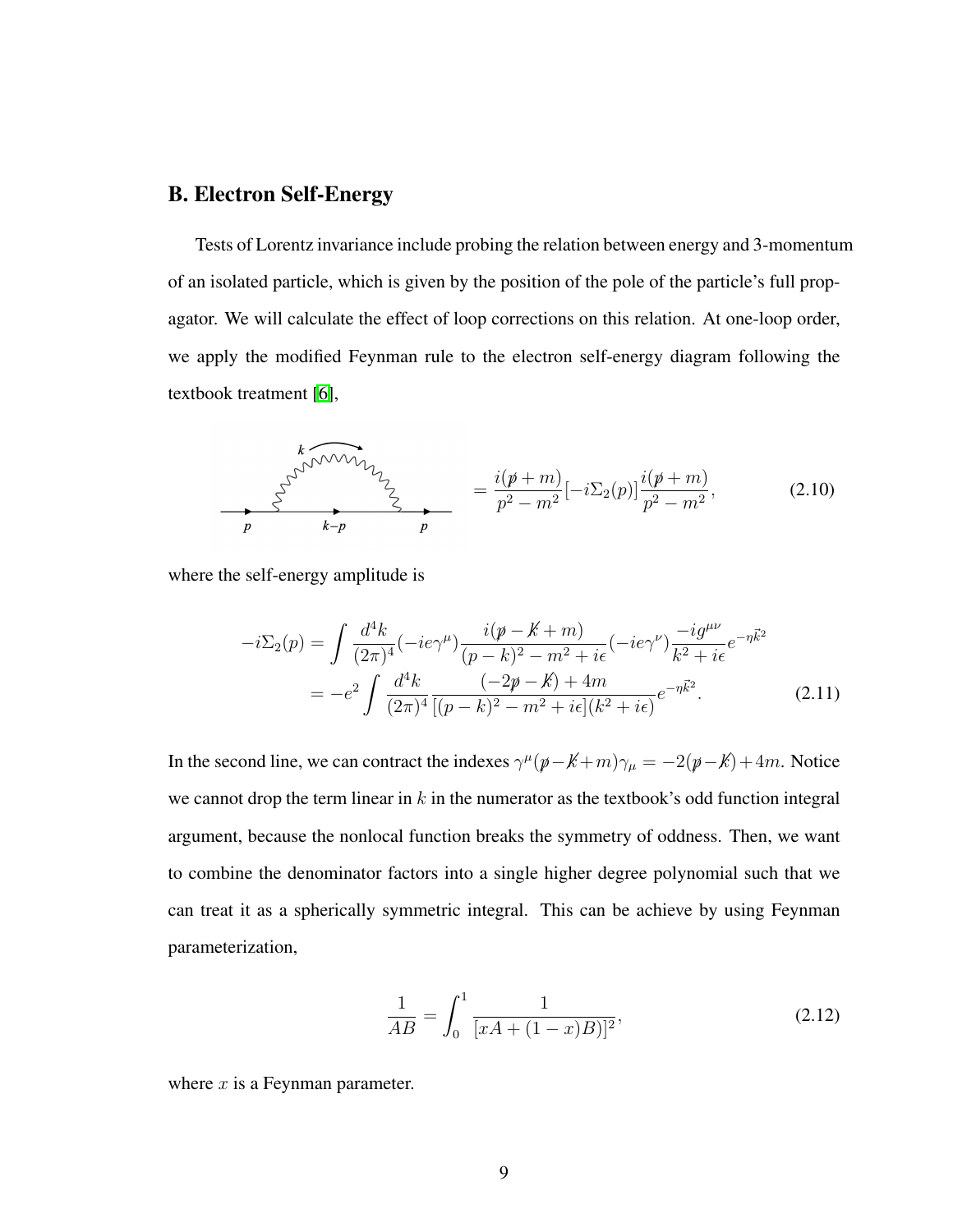The denominator in Eq.  $(2.11)$  can be written as:

$$
\frac{1}{[(p-k)^2 - m^2]k^2} = \int_0^1 dx \frac{1}{[k^2 + (p^2 - 2pk + k^2 - m^2 - k^2)x]^2}
$$

$$
= \int_0^1 dx \frac{1}{[k^2 + p^2x - 2xp \cdot k - m^2x]^2}.
$$
(2.13)

Now, we define a shifted momentum  $k \to k + xp$  and complete the square in the denominator. This turns Eq.  $(2.11)$  into

$$
i\Sigma_2(p) = -e^2 \int \frac{d^4k}{(2\pi)^4} \int_0^1 dx \frac{-2p + 2k + 2xp + 4m}{(k^2 - \Delta + i\epsilon)^2} e^{-\eta(\vec{k} + x\vec{p})^2}.
$$
 (2.14)

where we define  $\Delta \equiv m^2x - p^2x + x^2p^2$  for simplicity. This integral has two poles at  $k_0 = \sqrt{\vec{k}^2 + \Delta} - i\epsilon$  and  $k_0 = -\sqrt{\vec{k}^2 + \Delta} + i\epsilon$ . Since the poles are in the top-left and bottom-right quadrant of the  $k_0$  complex plane, the integrals over the real axis and the imaginary axis are equal. We use the Wick rotation to transform from Minkowski space to Euclidean space via restricting the time component of momentum to the imaginary axis. After the Wick rotation, we can neglect the  $i\epsilon$  and set  $\epsilon = 0$ . Substituting  $k^0 \to ik_E^0$ , we have

<span id="page-14-0"></span>
$$
i\Sigma_2(p) = -ie^2 \int \frac{d^4k_E}{(2\pi)^4} \int_0^1 dx \frac{-2p + 2k + 2x\mathbf{p} + 4m}{(k_E^2 + \Delta)^2} e^{-\eta(\vec{k} + x\vec{p})^2}.
$$
 (2.15)

We will be interested in extracting bounds from experimental processes involving the physical electron, which satisfies the on-shell condition  $p^2 = m^2$  at lowest order in the coupling  $e^2$ . For this reason, we may substitute  $p^2 = m^2$  in Eq. [\(2.15\)](#page-14-0) consistently at one-loop order in perturbation theory. Hence,  $\Delta = x^2m^2$  is always positive and thus the factor of  $(k_E^2 + \Delta)$ is also positive. This allows us to exponentiate the denominator using a Schwinger param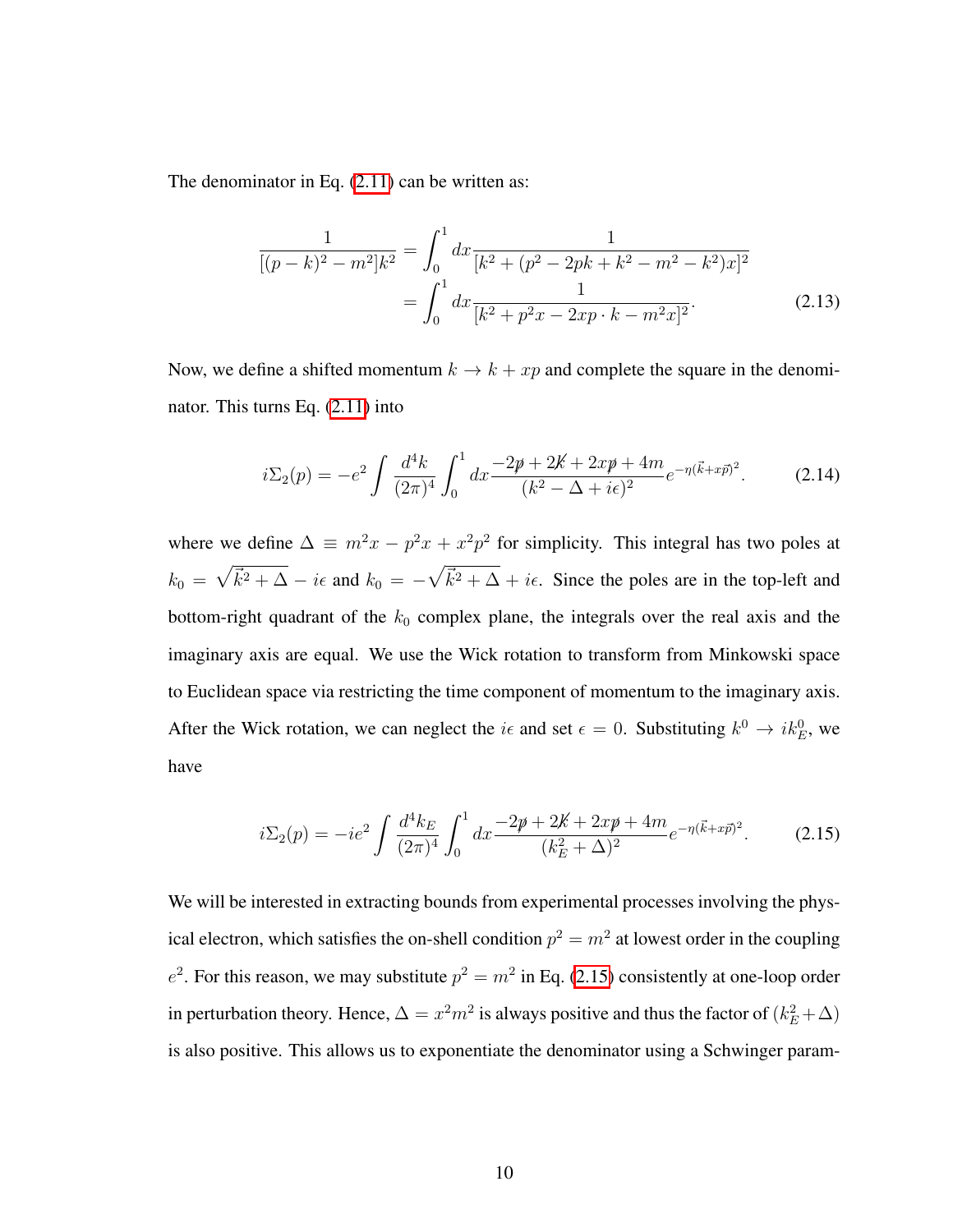eter *u*, the general form of which is given by

$$
\frac{1}{A^n} = \frac{1}{(n-1)!} \int_0^\infty du \, u^{n-1} e^{-uA}.
$$
\n(2.16)

In our case, we have

$$
\frac{1}{(k_E^2 + \Delta)^2} = \int_0^\infty du \, u e^{-u(k_E^2 + \Delta)}.
$$
\n(2.17)

The entire function can be transformed into an exponential form,

$$
i\Sigma_2(p) = -e^2 \int \frac{d^4k}{(2\pi)^4} \int_0^1 dx \int_0^\infty du (-2p + 2k + 2xp + 4m) \, u e^{-u(k_E^2 + \Delta) - \eta(\vec{k} + x\vec{p})^2}.
$$
\n(2.18)

We can further shift the momentum  $\vec{k} \to \vec{k} + \frac{\eta x \vec{p}}{u + \eta}$  so that the quantity that is exponentiated in the integrand is spherically symmetric,

$$
i\Sigma_2(p) = -ie^2 \int_0^1 dx \int_0^\infty du \, u \, e^{-\frac{\eta u x^2 |\vec{p}|^2}{u+\eta} - u\Delta} \times \int \frac{d^4 k_E}{(2\pi)^4} (-2p + 2x\mathfrak{p} + 4m + 2\mathfrak{k} + \frac{2\eta x \vec{\gamma} \cdot \vec{p}}{u+\eta}) \, e^{-uk_E^2 - \eta \vec{k}^2}.
$$
 (2.19)

This form makes it easy to see how to throw away terms that are odd in *k*. The momentum integrals can be then evaluated by treating them as Gaussian integrals. Eventually, we get

$$
-i\Sigma_2(p) = -\frac{ie^2}{(4\pi)^2} \int_0^1 dx \int_0^\infty du \frac{u^{1/2}}{(\eta+u)^{3/2}} e^{-\frac{\eta ux^2|\vec{p}|^2}{u+\eta}-u\Delta} \left[ \frac{2\eta x}{u+\eta} \vec{\gamma} \cdot \vec{p} - 2\vec{p} + 2x\vec{p} + 4m \right]
$$
(2.20)

<span id="page-15-0"></span>*.*

We focus on the first Lorentz-violating term in square brackets in Eq.  $(2.20)$ , which will be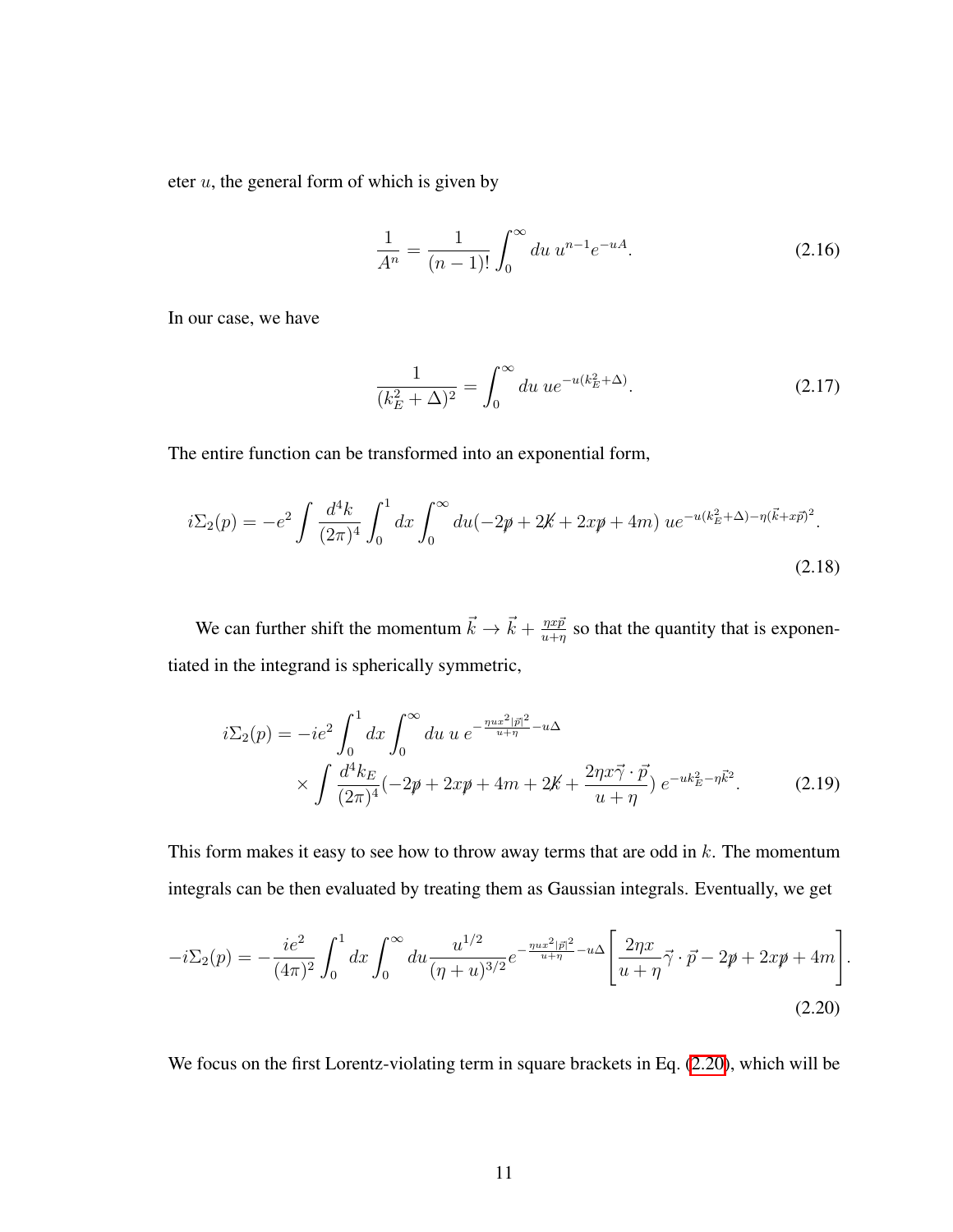sufficient for us to rule out this model. That is

<span id="page-16-1"></span>
$$
-i\Sigma_{LV} = -\frac{ie^2}{(4\pi)^2} \int_0^1 dx \ 2\eta x \ \vec{\gamma} \cdot \vec{p} \mathcal{I},\tag{2.21}
$$

where we denote the Schwinger parameter integral as

$$
\mathcal{I} = \int_0^\infty du \frac{u^{1/2}}{(\eta + u)^{5/2}} \exp\left[-\frac{\eta ux^2 |\vec{p}|^2}{u - \eta} - u\Delta\right].
$$
 (2.22)

We can extract the  $\eta$  dependence by defining  $\tilde{u} = u/\eta$ ,

$$
\mathcal{I} = \frac{1}{\eta} \int_0^\infty d\tilde{u} \frac{\tilde{u}^{1/2}}{(1+\tilde{u})^{5/2}} \exp\left[-\eta(\frac{\tilde{u}x^2|\vec{p}|^2}{\tilde{u}+1} + \tilde{u}\Delta)\right].
$$
 (2.23)

Via numerical integration, we check that the integral has a smooth limit as  $\eta \to 0$ . We can set  $\eta \rightarrow 0$  at the limit and evaluate the integral analytically, which gives us

<span id="page-16-0"></span>
$$
\Sigma_{LV} = \frac{e^2}{(4\pi)^2} \frac{2}{3} \sim 10^{-4}.
$$
\n(2.24)

Notice that  $\Sigma_{LV}$  is independent of the nonlocal parameter  $\eta$ , which would lead our theory to danger. In the next subsection, we will explain how the electron self-energy function gives us effective operators that violate Lorentz invariance and can be used to rule out this theory.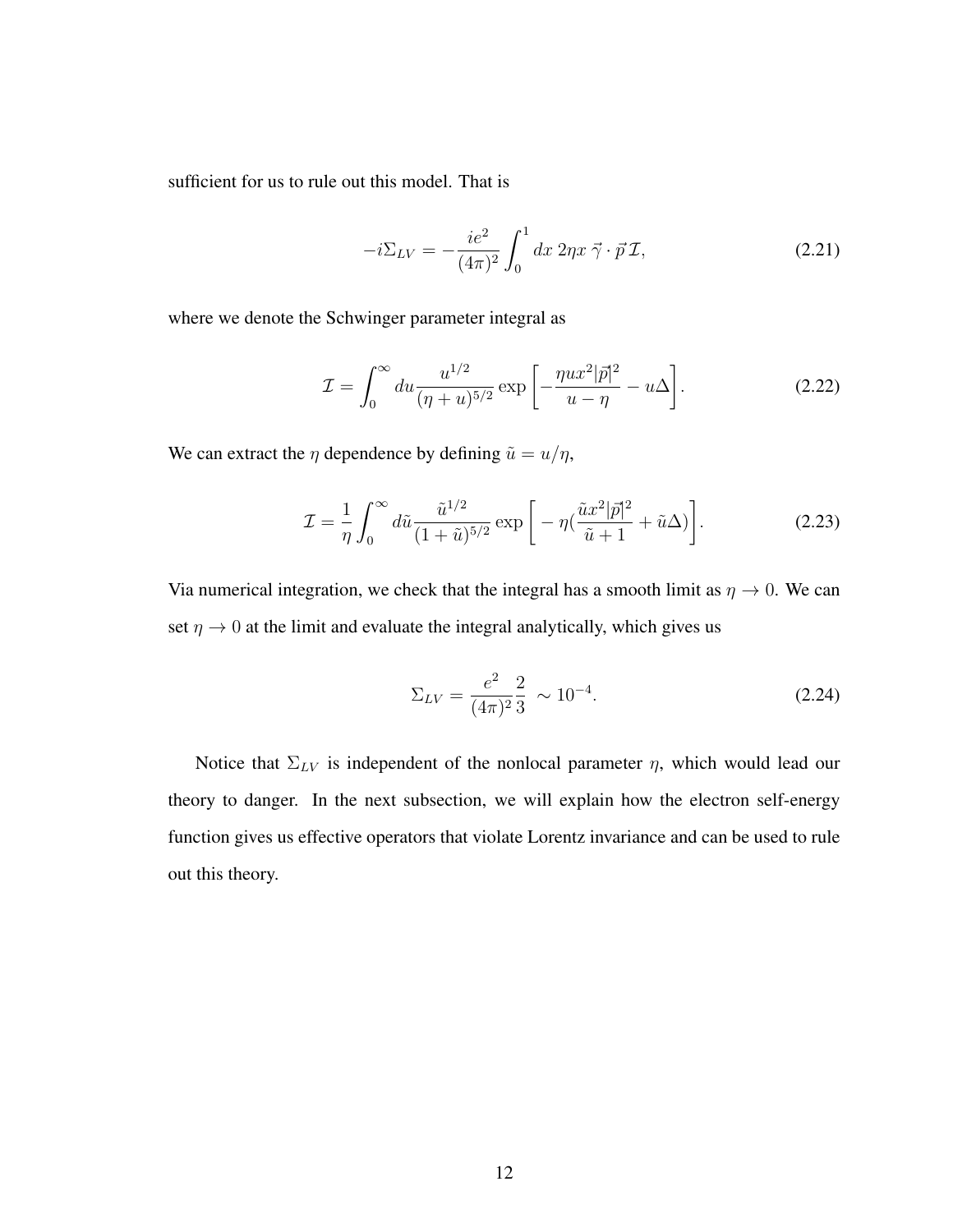#### <span id="page-17-0"></span>C. Experimental Bound on Nonlocality

We employ an effective field theory framework, provided by the SME of Colloday and Kostelecky, to study the bound on nonlocality and matching the corresponding Lorentzviolating effects to the nonlocality scale in our toy model. A general form for the quadratic sector of a renormalizable Lorentz and CPT-violating Lagrangian describing a single massive spin- $\frac{1}{2}$  Dirac fermion is [\[17\]](#page-33-6)

$$
\mathcal{L} = \frac{1}{2} i \bar{\psi} \Gamma^{\nu} \stackrel{\leftrightarrow}{D_{\nu}} \psi - \bar{\psi} M \psi, \qquad (2.25)
$$

where

$$
\Gamma^{\nu} = \gamma^{\nu} + c^{\mu\nu}\gamma_{\mu} + d^{\mu\nu}\gamma_5\gamma_{\mu} + e^{\nu} + if^{\nu}\gamma_5 + \frac{1}{2}g^{\lambda\mu\nu}\sigma_{\lambda\mu},\tag{2.26}
$$

$$
M = m + a_{\mu}\gamma^{\mu} + b_{\mu}\gamma_5\gamma^{\mu} + \frac{1}{2}H^{\mu\nu}\sigma_{\mu\nu}.
$$
 (2.27)

The gamma matrices  $1, \gamma_5, \gamma^\mu, \gamma_5 \gamma^\mu, \sigma^{\mu\nu}$  are defined by the same conventions as in Lorentz invariant theories. The covariant derivative is defined as  $D^{\nu} = \partial^{\nu} + ieA^{\nu}$ , and  $\overrightarrow{AD}^{\prime\prime}B \equiv A(D^{\prime\prime}B) - (D^{\prime\prime}A)B$ . In the context of the standard-model and QED extensions, the parameters  $a_{\mu}, b_{\mu}, c_{\mu\nu}, \dots, H_{\mu\nu}$  are determined by expectation values of Lorentz tensors arising from spontaneous Lorentz breaking in a more fundamental theory.

Since experiments in QED often involve relativistic electron-positron collisions, we can simplify the Lagrangian in the fermion sector. Given a relativistic limit, effects from the non-derivative couplings associated with the coefficients  $a_{\mu}, b_{\mu}, H_{\mu\nu}$  are trivial when comparing to other Lorentz-violating coefficients  $[17]$ . In this case, it is reasonable to neglect the effects of the coefficients  $a_{\mu}, b_{\mu}, H_{\mu\nu}$ . To further simplify the Lagrangian, we neglect possible effects from the CPT violating coefficients  $e_{\mu}$ ,  $f_{\mu}$ ,  $g_{\lambda\mu\nu}$ . In the exact QED limit of the standard-model extension, these coefficients can be set to zero because they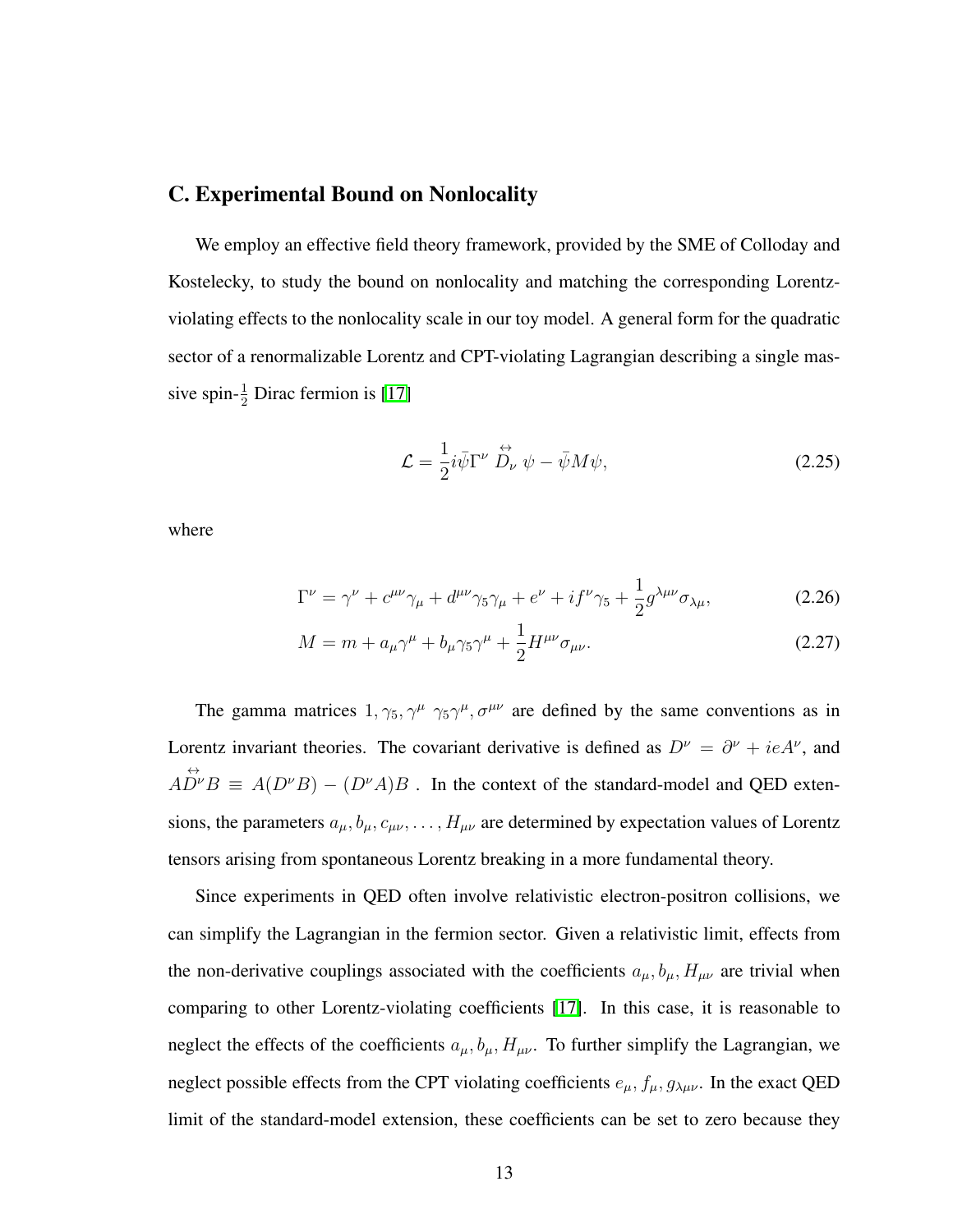break the  $SU(2) \times U(1)$  gauge symmetry. Furthermore, in most of the real world situation, the colliding electrons and positrons are unpolarized in experiments. Since the  $\gamma_5$  coupling, in the  $d^{\mu\nu}$  field term, induces a correction of opposite sign for  $\chi_L$  and  $\chi_R$ , effects from  $d_{\mu\nu}$ are zero in the unpolarized beams.

Therefore, the only remaining coefficient is  $c_{\mu\nu}$ , and the corresponding field operator produces the dominant Lorentz-violating effects. The effective Lagrangian for the fermions can be simplified to be

$$
\mathcal{L}_{\text{QED}} = -\frac{1}{4} F_{\mu\nu} F^{\mu\nu} + \frac{i}{2} \left( g_{\mu\nu} + c_{\mu\nu} \right) \bar{\psi} \gamma^{\mu} \left( \stackrel{\leftrightarrow}{\partial}^{\nu} + 2iqA^{\nu} \right) \psi - m \bar{\psi} \psi, \tag{2.28}
$$

$$
\delta \mathcal{L}_{\text{eff}} = \bar{\psi} \left( i c_{\mu\nu} \gamma^{\mu} \partial^{\nu} - m \right) \psi - e c_{\mu\nu} \bar{\psi} \gamma^{\mu} \psi A^{\nu}.
$$
 (2.29)

From the effective Lagrangian, we can obtain the Feynman rule for  $c_{\mu\nu}$ , treating it as a perturbative interaction:

$$
\longrightarrow \qquad \times \qquad \qquad = -ie c_{\mu\nu} \gamma^{\mu} p^{\nu}.
$$
 (2.30)

This can be compared to the loop amplitude in Eq.  $(2.24)$  to extract  $c_{\mu\nu}$ . Unlike the specific theory we have defined using a nonlocal Lorentz-violating function, the SME categorizes all possible forms of Lorentz and CPT violation in the language of effective field theory. As a complete effective field theory, the SME provides complete predictive power. Hence, it is convenient to find the corresponding LV effect for each specific theory or experiment. We are interested in the experimental bound on  $c_{\mu\nu}$  and determine whether the nonlocality scale  $\eta$  is acceptable in a physical theory.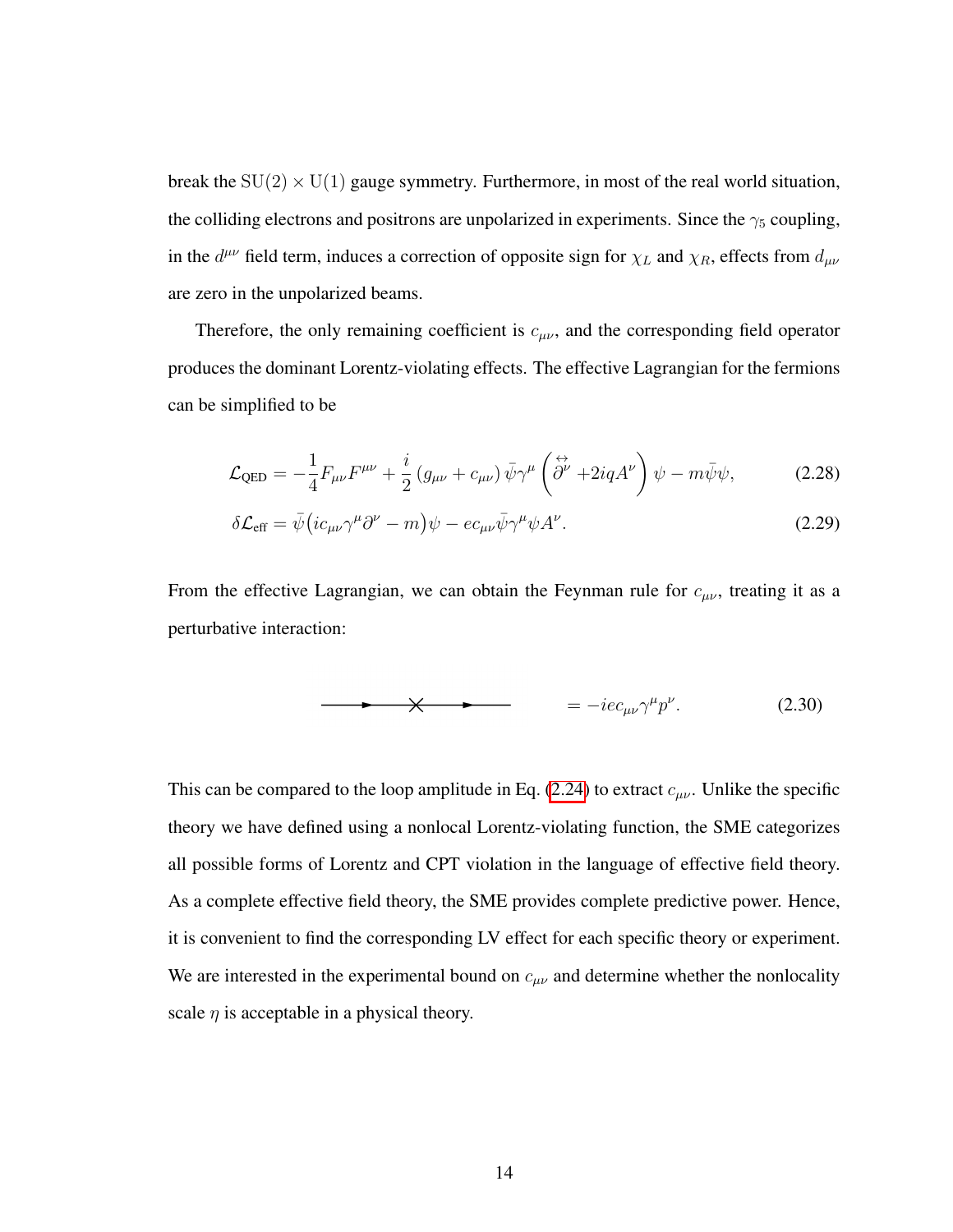| $c_{\mu\nu}$ | Bound                                                                                    | System | Ref.                               |
|--------------|------------------------------------------------------------------------------------------|--------|------------------------------------|
|              | $c_{TT}$ $(-4 \text{ to } 2) \times 10^{-15}$                                            |        | Collider Physics Altschul (2010)b* |
|              | $c_{TX}$ $(-30 \text{ to } 1) \times 10^{-14}$                                           |        | Collider Physics Altschul (2010)b* |
|              | $c_{TY}$ $(-80 \text{ to } 6) \times 10^{-15}$                                           |        | Collider Physics Altschul (2010)b* |
|              | $c_{TZ}$ (-11 to 1.3) × 10 <sup>-13</sup> Collider Physics Altschul (2010)b <sup>*</sup> |        |                                    |

The information about the terms in the restriction of the minimal SME to quantum electrodynamics (QED) in Riemann spacetime is given by the following table [\[10\]](#page-33-5).

Table 1: Disentangled bounds on the boost invariance violation components of *c*. The *Z*-axis points along the Earth's rotation axis; the *X*-axis points toward the vernal equinox point on the celestial sphere; and the *Y*-axis is set by the right hand rule. Time in these coordinates is *T*.

We are interested in the experimental bound on  $c_{TT}$ . The best bound is given by the instantaneous synchrotron spectrum [\[16\]](#page-33-7),

$$
|c_{TT}| < 4 \times 10^{-15}.\tag{2.31}
$$

Thus the Lorentz-violating contribution to the fermion propagator is

<span id="page-19-0"></span>
$$
\Sigma_{\rm LV} \sim 10^{-15}.
$$
\n(2.32)

The experimental bound on the Lorentz-violating operator is much smaller than that of our theory of order  $\sim 10^{-4}$ . Due to the lack of  $\eta$  dependence, it is impossible to suppress the loop correction. Therefore, we can conclude that the nonlocal theory defined by Eq.  $(1.4)$ and Eq.  $(1.5)$  can be ruled out by the experimental bound on Lorentz violation.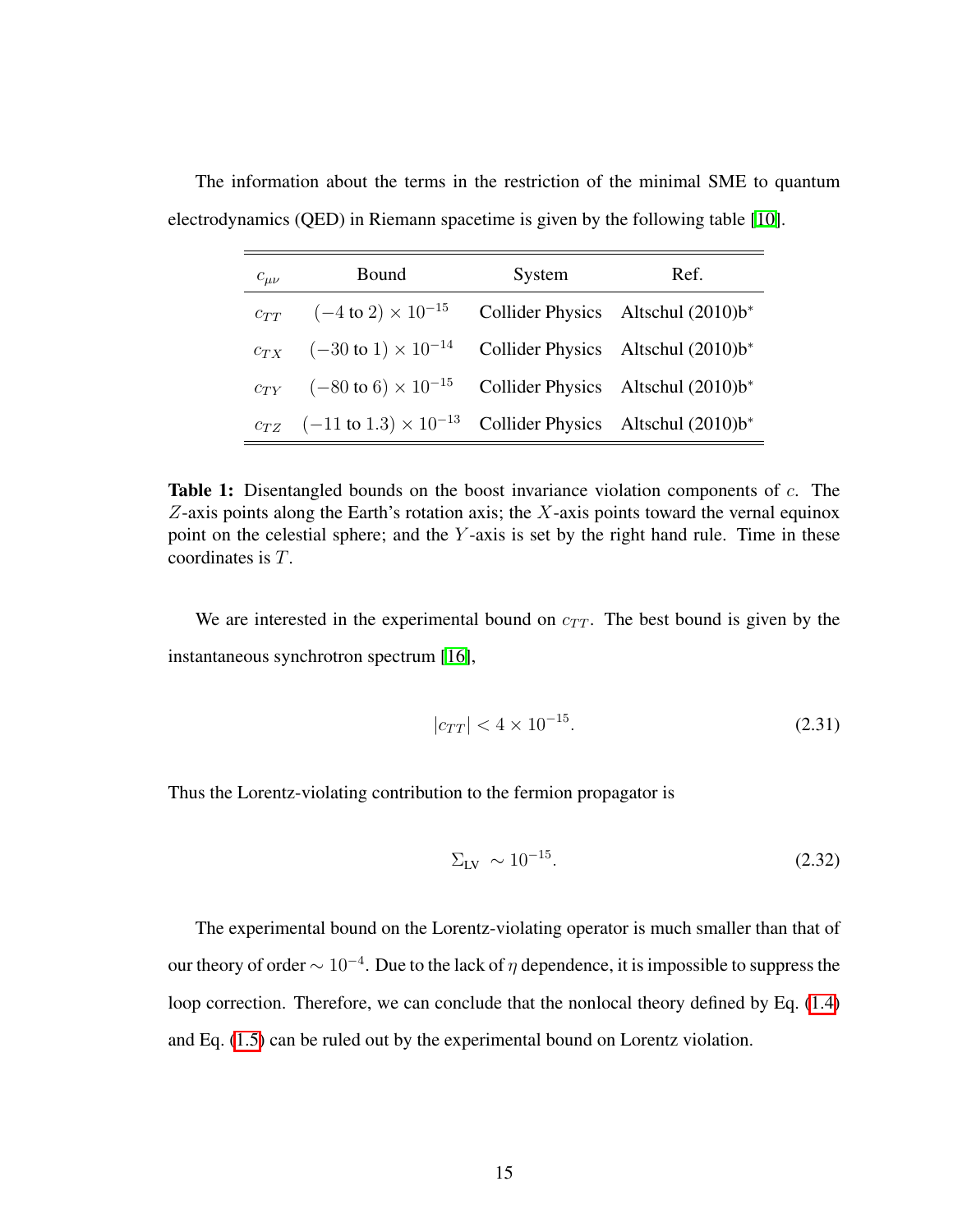### <span id="page-20-0"></span>3. Two-Parameter Lorentz-violating Function

#### <span id="page-20-1"></span>A. Photon Propagator

As we have shown in Sec.  $\overline{2}$ , the one-parameter nonlocal function leads to a parameterindependent LV operator and thus an unbounded LV effect. Given our main goal to damp the loop effect at high momentum via nonlocality parameters, it is natural to consider multiple-parameter nonlocal functions that generate parameter-dependent operators. In particular, we are interested in the following form of nonlocal function

$$
\hat{F}(\nabla) = \frac{1 + c_0}{1 + c_0 e^{-\eta \nabla^2}},
$$
\n(3.1)

where we introduce a new nonlocal parameter  $c_0$  (a local theory at  $c_0 = 0$  or  $\eta = 0$ ). Notice that the nonlocal effects of this function also vanish when the photon momentum goes to zero. Similar to our discussion in Sec.  $\sqrt{2}$ , the nonlocal photon propagator can be obtained from transforming  $\hat{F}(\nabla)$  into momentum space. This gives us

<span id="page-20-3"></span>
$$
\tilde{D}_F^{\mu\nu} = \frac{-ig^{\mu\nu}}{k^2} \frac{1 + c_0}{1 + c_0 e^{\eta \vec{k}^2}}.
$$
\n(3.2)

<span id="page-20-2"></span>Here we also choose Feynman gauge to simplify the calculation.

#### B. Electron Self-Energy

Given result in Sec.  $\boxed{2}$ , we can simplify our calculation by recognizing the geometric relation between the nonlocal coefficient terms in Eq.  $(3.2)$  and Eq.  $(1.4)$ . That is

$$
\frac{1+c_0}{1+c_0e^{\eta \vec{k}^2}} = \frac{1+c_0}{c_0} \sum_{j=0}^{\infty} \left( -\frac{1}{c_0} \right)^j e^{-\eta_j \vec{k}^2},
$$
\n(3.3)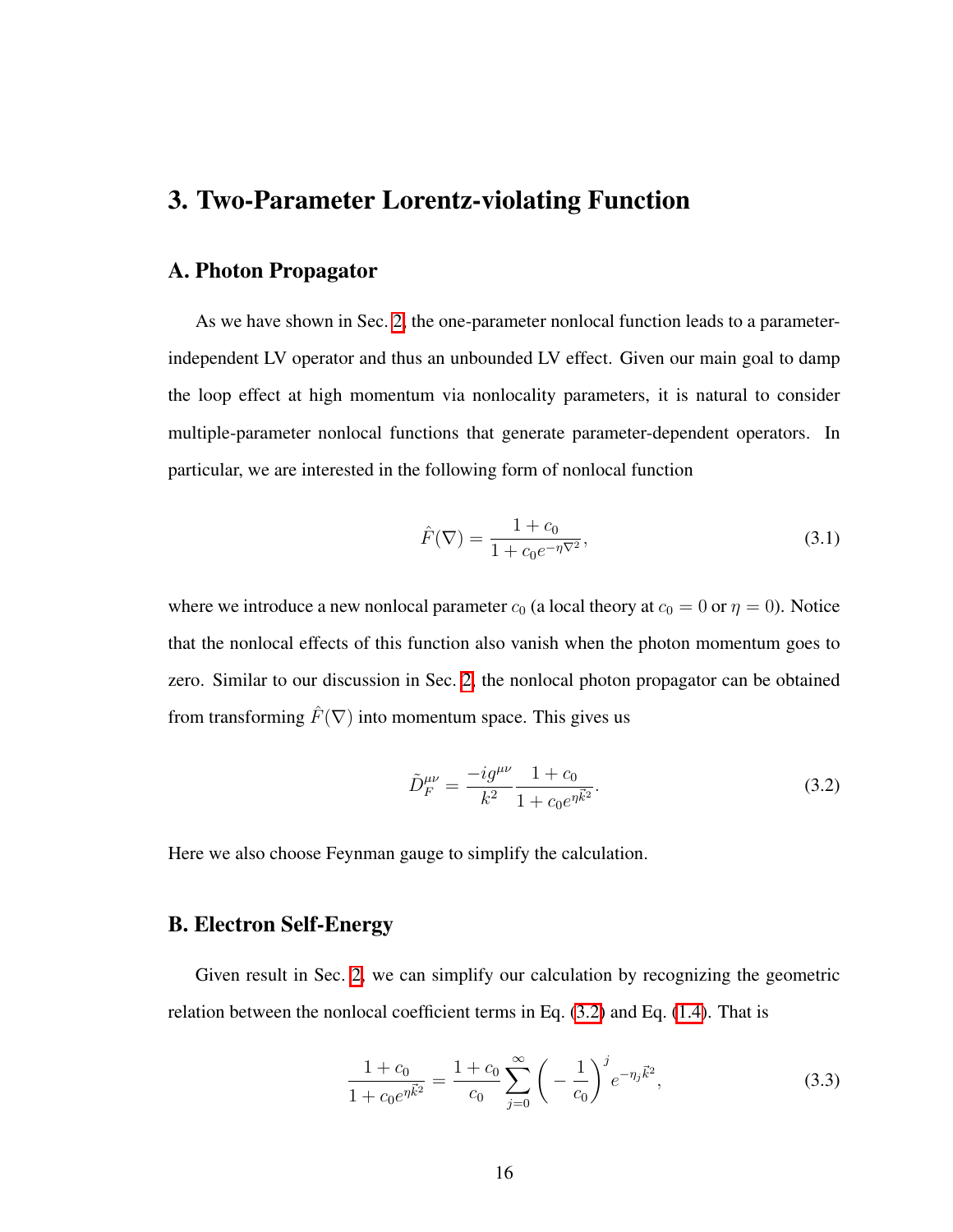where  $\eta_j \equiv \eta(j+1)$ . This form reduces the problem to a sum of integrals, and each integral has the same form as Eq.  $(2.11)$ , which we have already evaluated. The electron self-energy diagram is

$$
\frac{\sum_{k=p}^{k} \sqrt{N} N V_{1}}{p} = \frac{i(p+m)}{p^{2}-m^{2}} [-i\Sigma_{2}(p,\eta,c_{0})] \frac{i(p+m)}{p^{2}-m^{2}},
$$
(3.4)

where the self-energy amplitude is

$$
-i\Sigma_2(p,\eta,c_0) = -e^2 \int \frac{d^4k}{(2\pi)^4} \frac{(-2(p-k)+4m)}{((p-k)^2-m^2)k^2} \left(\frac{1+c_0}{c_0} \sum_{j=0}^{\infty} \left(-\frac{1}{c_0}\right)^j e^{-\eta_j \vec{k}^2}\right)
$$
(3.5)  

$$
= \frac{1+c_0}{c_0} \sum_{j=0}^{\infty} \left(-\frac{1}{c_0}\right)^j \left[-e^2 \int \frac{d^4k}{(2\pi)^4} \left(\frac{-2(p-k)+4m}{[(p-k)^2-m^2]k^2}\right) e^{-\eta_j \vec{k}^2}\right]
$$
(3.6)

$$
=\frac{1+c_0}{c_0}\sum_{j=0}^{\infty}(-\frac{1}{c_0})^j[-i\Sigma_2'(p,\eta_j)].
$$
\n(3.7)

The  $-i\Sigma'(p, \eta_j)$  has the exactly same form as Eq. [\(2.11\)](#page-13-1), which gives us

$$
-i\Sigma'(p,\eta_j) = -\frac{ie^2}{(4\pi)^2} \int_0^1 dx \int_0^\infty du \frac{u^{1/2}}{(\eta_j + u)^{3/2}} e^{-\frac{\eta_j u x^2 |\vec{p}|^2}{u + \eta_j}} -u\Delta \left[ \frac{2\eta_j x}{u + \eta_j} \vec{\gamma} \cdot \vec{p} - 2\vec{p} + 2x\vec{p} + 4m \right]
$$
(3.8)

Furthermore, the evaluation of Lorentz-violating contribution in the case where  $\eta \to 0$  can follow the similar logic in Sec.  $\sqrt{2}$  and gives

$$
-i\Sigma'_{LV}(p,\eta_j) = -\frac{ie^2}{(4\pi)^2}\frac{2}{3}.
$$
\n(3.9)

*.*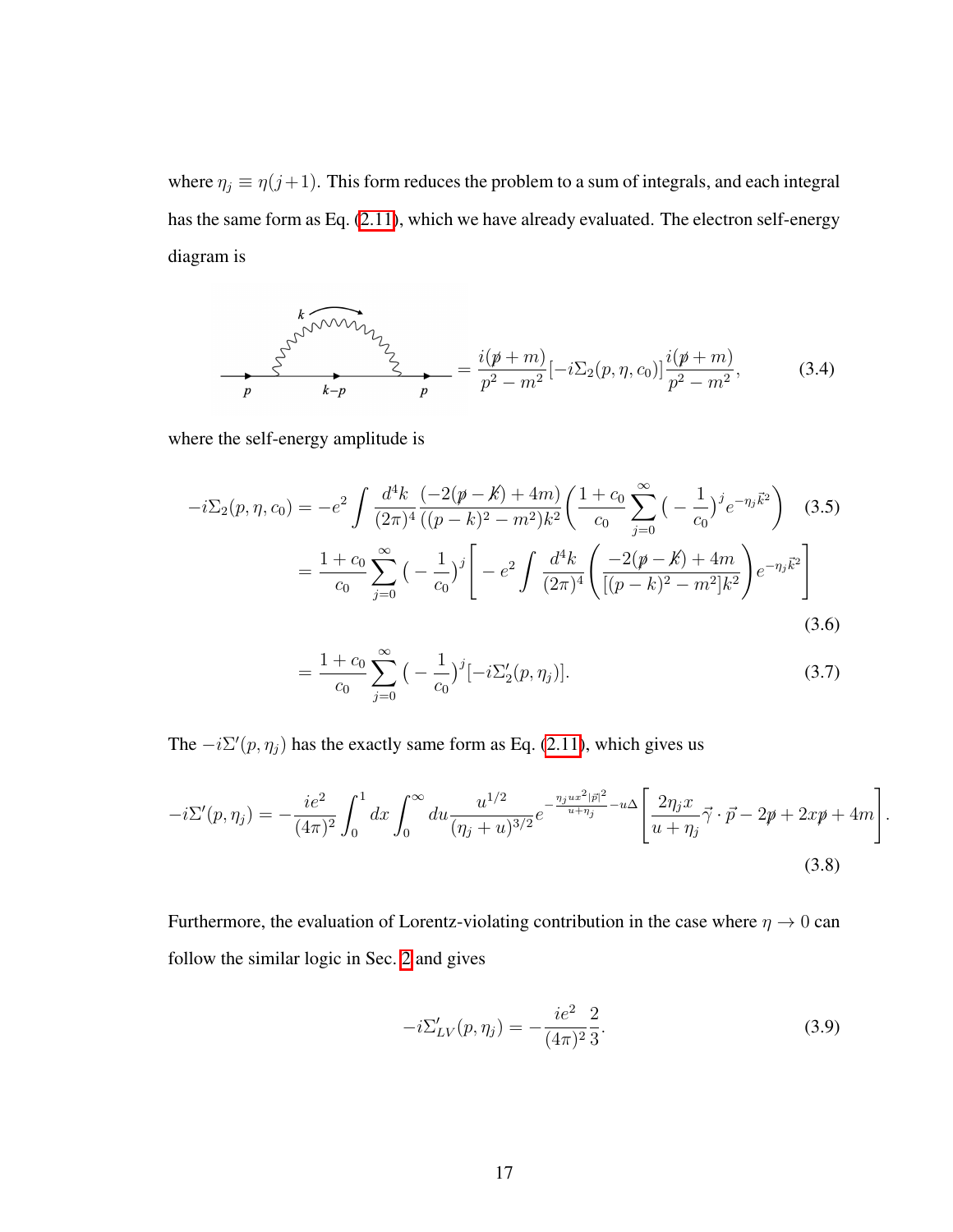Plugging this back to  $-i\Sigma(p, \eta, c_0)$  give us

$$
-i\Sigma_{LV} = \frac{1+c_0}{c_0} \sum_{j=0}^{\infty} \left( -\frac{1}{c_0} \right)^j \left[ -\frac{ie^2}{(4\pi)^2} \frac{2}{3} \right].
$$
 (3.10)

The geometric series can be easily summed, so we get

$$
\Sigma_{LV} = \frac{e^2}{(4\pi)^2} \left(\frac{2}{3}\right) \sim 10^{-4}.\tag{3.11}
$$

Once again, the nonlocal function leads to a coefficient-independent Lorentz-violating effect such that the loop correction has no suppression. Since the magnitude of the Lorentz violation is exactly the same as Eq.  $(2.24)$ , the two-parameter nonlocal model is also ruled out by the experimental bound in Eq.  $(2.32)$ . Since limitations on our choices of nonlocal functions are few and the most hopeful choices have already been ruled out by the same reason, it is thus reasonable for us to doubt whether the nonlocal function in any form would have an unsuppressed amplitude.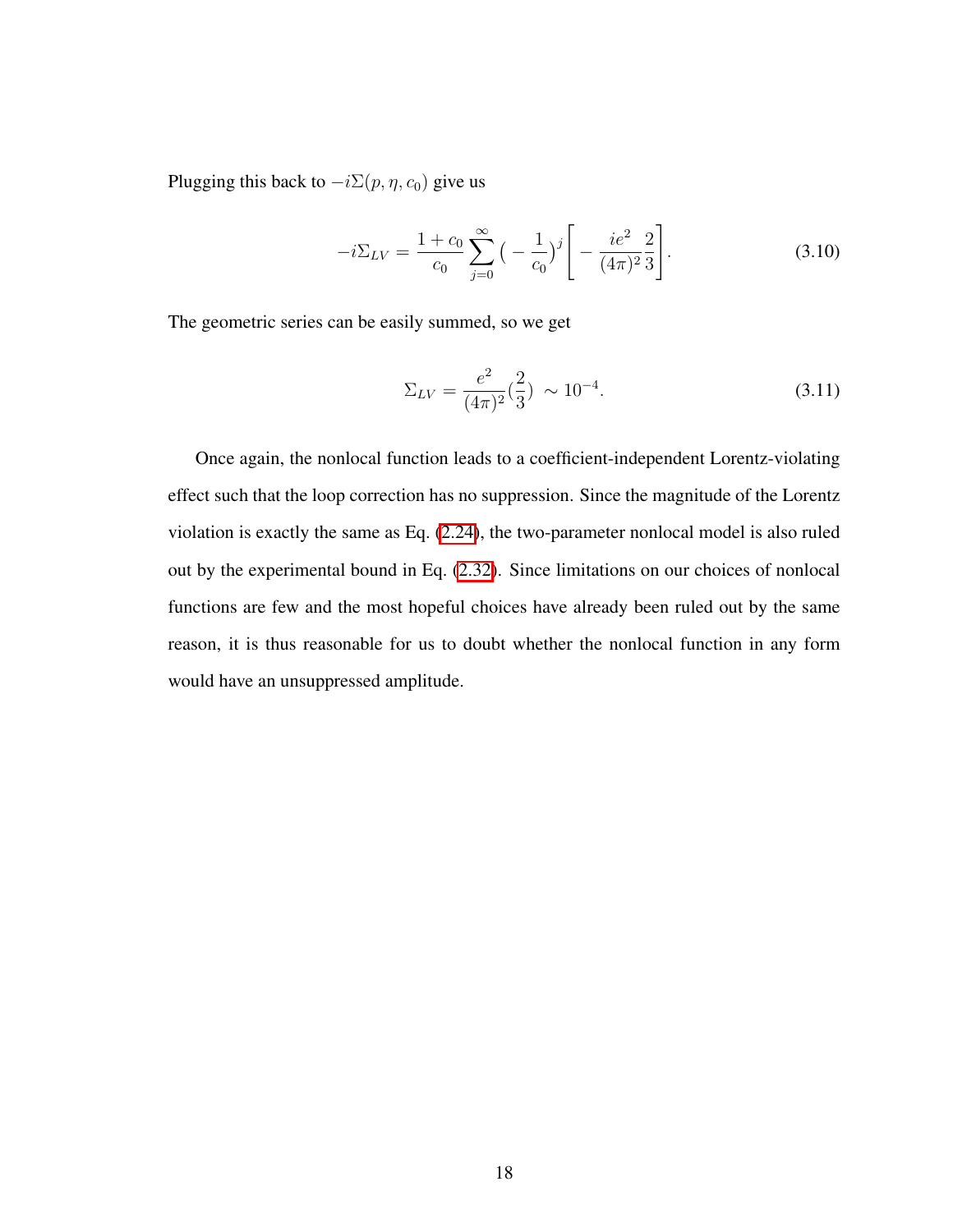### <span id="page-23-0"></span>4. General Argument

#### <span id="page-23-1"></span>A. Lorentz Invariance Fine-tuning

Without specifying the form of Lorentz-violating damping, Ref. [\[12\]](#page-33-0) argues that the Lorentz violation has no suppression by powers of  $E/E_p$  at low energies if the theory violates Lorentz invariance at the Planck Scale. The Lorentz violation can be cancelled by finding Lorentz-violating counterterms in the Lagrangian. However, given the observed Lorentz invariance at low energy, the counterterms must be fine-tuned, which is unacceptable in a fundamental theory. Such a conclusion indicates that all attempts of finding nonlocal Lorentz-violating functions in any forms will fail to reduce the divergence in loop corrections. In Sec.  $\sqrt{2}$  and Sec.  $\sqrt{3}$ , our choices of one-parameter and two-parameter nonlocal functions offer two special cases to support this conclusion.

In this section, we review the general argument given by Ref.  $[12]$ . This argument is demonstrated via a simple Yukawa theory of a scalar field and a Dirac field, which is used in the Standard Model to describe the coupling between the Higgs field and massless quark and lepton fields. In this case, it is reasonable to determine whether a theory has a finetuning problem from the suppression condition of Lorentz violation effects in the Yukawa theory. The Lagrangian density of interest is given by

$$
\mathcal{L} = \frac{1}{2} (\partial \phi)^2 - \frac{1}{2} m_0^2 \phi^2 + \bar{\psi} \left( i \gamma^\mu \partial_\mu - m \right) \psi + g_0 \phi \bar{\psi} \psi. \tag{4.1}
$$

The fermion propagator can be modified as follow

$$
\frac{i}{\gamma^{\mu}k_{\mu}-m+i\epsilon} \longrightarrow \frac{i\hat{F}(|\vec{k}|^{2}/\Lambda^{2})}{\gamma^{\mu}k_{\mu}-m+i\epsilon},
$$
\n(4.2)

where  $\Lambda$  is a cutoff and  $\hat{F}(|\vec{k}|^2/\Lambda^2)$  satisfies  $\hat{F}(0) = 1$  and  $\hat{F}(\infty) = 0$ . In the following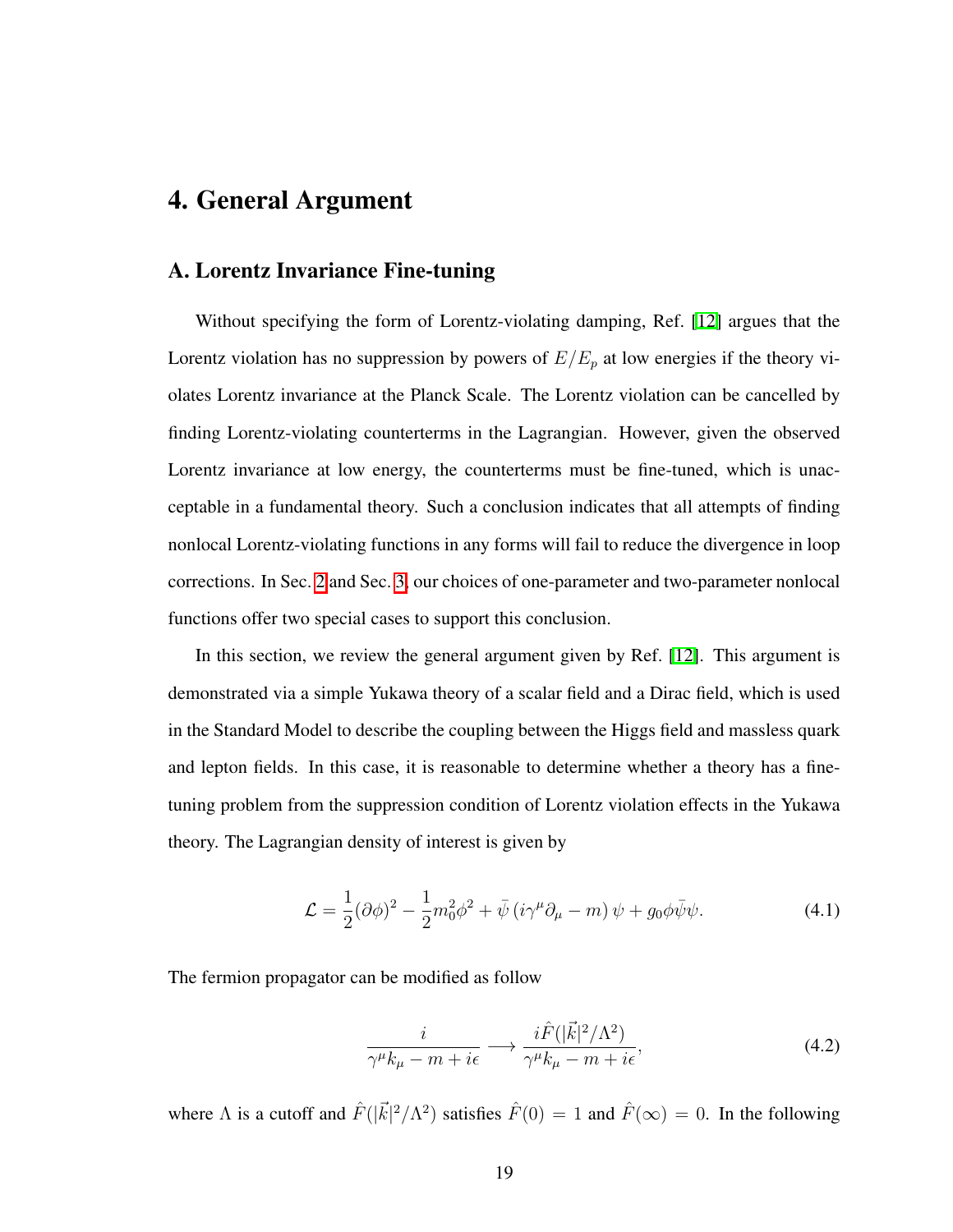discussion, we will denote the propagator as  $G(k) = \hat{F}(|\vec{k}|^2/\Lambda^2)S_F(k)$  where  $S_F$  is the ordinary fermion propagator. Moreover, note that we are using  $|\vec{k}|^2/\Lambda^2$  as argument of the LV cutoff function  $\hat{F}$  instead of  $|\vec{k}|/\Lambda$  used in Ref. [\[12\]](#page-33-0). This choice is motivated by simplicity and clearly it does not affect the general behaviour of the final result.

#### <span id="page-24-0"></span>B. Scalar Self-Energy

In this subsection, we compute the scalar self-energy function following Ref. [\[18\]](#page-34-0). The Feynman diagram of scalar self-energy is given by



The one loop correction is

$$
\Pi_2(p) = -\frac{i\lambda^2}{16\pi^4} \int d^4k \ \hat{F}(|\vec{k}|^2/\Lambda^2) \hat{F}(|\vec{k} + \vec{p}|^2/\Lambda^2) \times \frac{\text{tr}[(\cancel{K} + m)(\cancel{K} + \cancel{p} + m)]}{(\cancel{k^2 - m^2 + i\epsilon} [(\cancel{k} + \cancel{p})^2 - m^2 + i\epsilon]}.
$$
\n(4.3)

The dominant Lorentz violation at low energy can be characterized by

$$
\xi = \left[\frac{\partial^2 \Pi_2(p)}{\partial (p^0)^2} + \frac{\partial^2 \Pi_2(p)}{\partial (p^1)^2}\right]_{p=0}.
$$
\n(4.4)

Since we preserve the rotational symmetry in the Lorentz transformation, it is reasonable to consider only  $p^0$  and  $p^1$  derivatives without losing generality. We can use chain rule to get  $\xi = [(p^0)^2 + (p^1)^2] \Pi_2''(p)$ . For Lorentz invariant theories, we expect a cancellation at  $p = 0$ , which leads to  $\xi = 0$ . However, if the Lorentz invariance is slightly violated,  $\xi$  will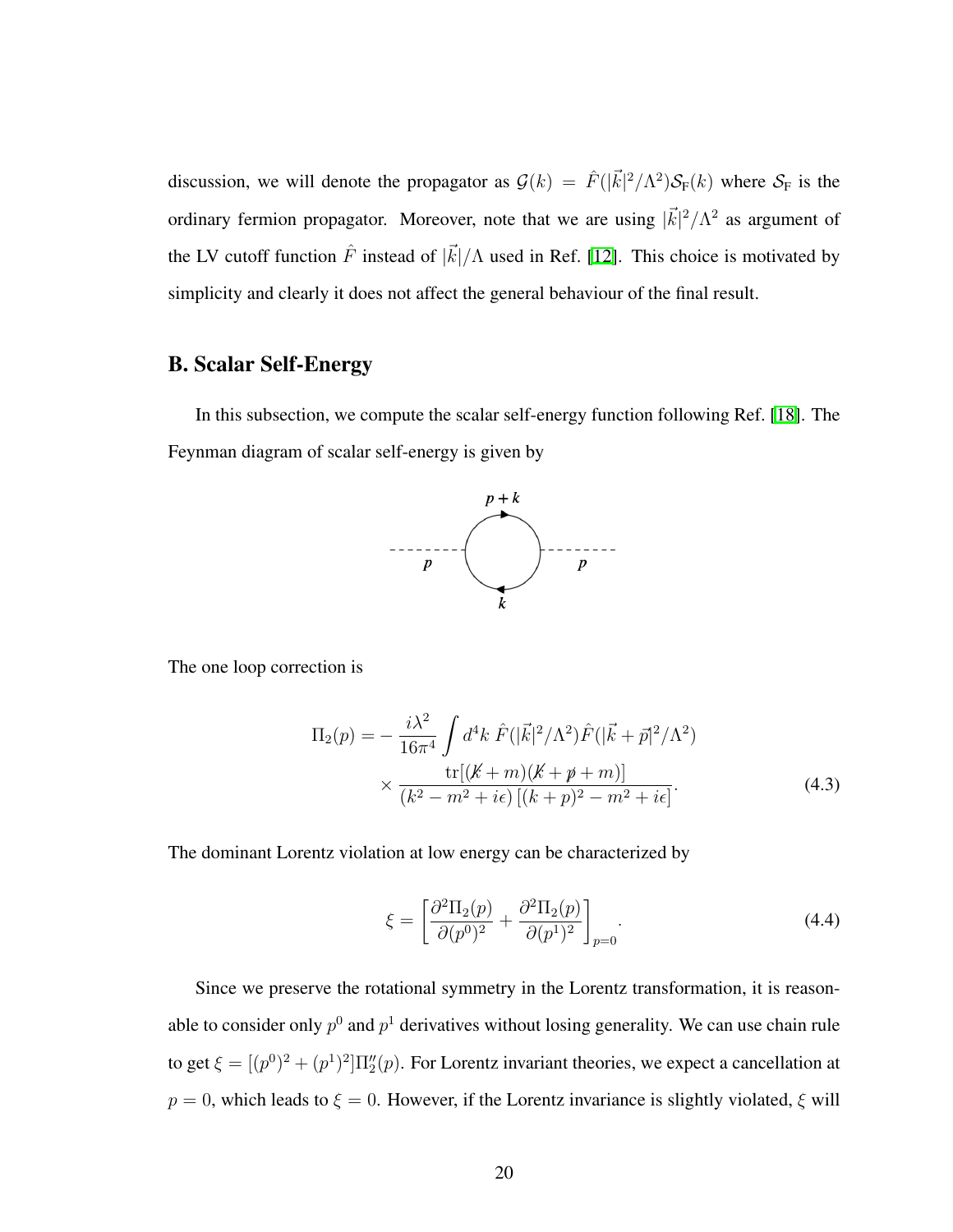have a nonzero value. For an arbitrary derivative of  $\Pi_2(p)$ , we have

$$
\left[\frac{\partial}{\partial p^a} \frac{\partial}{\partial p^b} \Pi(p)\right]_{p=0} = -i\lambda^2 \int \frac{d^4k}{(2\pi)^4} \operatorname{tr}\left[\left(\frac{\partial}{\partial p^a} \frac{\partial}{\partial p^b} G(k-p)\right) G(k)\right]\Big|_{p=0} \tag{4.5}
$$

$$
= i\lambda^2 \int \frac{d^4k}{(2\pi)^4} \operatorname{tr} \left[ \frac{\partial G(k)}{\partial k^a} \frac{\partial G(k)}{\partial k^b} \right], \tag{4.6}
$$

where in the last line we have used that  $\partial/\partial p^a = -\partial/\partial k^a$ , performed an integration by parts and discarded a boundary term. Then, it is convenient to Wick rotate  $k^0 \rightarrow ik_E^0$  to work in Euclidean space and to compute first the integral over  $k_E^0$ , since the unknown cutoff function  $\hat{F}$  does not depend on it. After some algebra, it becomes

$$
\left(\frac{\partial^2 \Pi(p)}{\partial p^0 \partial p^0}\right)_{p=0} = \lambda^2 \int \frac{d^3 k}{(2\pi)^3} \hat{F}^2 \left(-\frac{1}{E_k^3} + \frac{m^2}{E_k^5}\right)
$$
\n
$$
\left(\frac{\partial^2 \Pi(p)}{\partial p^i \partial p^i}\right)_{p=0} = -\lambda^2 \int \frac{d^3 k}{(2\pi)^3} \left[\frac{(k^i)^2}{\Lambda^2} \left(-\frac{8(\hat{F}')^2}{\Lambda^2 E_k^3} k^2 - 4\frac{\hat{F}\hat{F}'}{E_k^5} \left(-k^2 + 2m^2\right)\right) + \frac{5m^2 \hat{F}^2 (k^i)^2}{E_k^7} - \frac{\hat{F}^2}{E_k^3}\right],
$$
\n(4.8)

where we abbreviate  $k = |\vec{k}|$  and  $E_k = \sqrt{k^2 + m^2}$ . We then use the spherical symmetry of integrals to evaluate  $\xi$ , which is

$$
\xi = -\frac{\lambda^2}{2\pi^2} \int_0^\infty dk k^2 \left[ \hat{F}^2 \frac{m^2}{E_k^7} \left( \frac{5}{3} k^2 - E_k^2 \right) - \frac{8k^4}{3\Lambda^4 E_k^3} (\hat{F}')^2 + \frac{4k^2 \left( k^2 - 2m^2 \right)}{3\Lambda^2 E_k^5} \hat{F} \hat{F}' \right]. \tag{4.9}
$$

Note that  $\left(\frac{\partial^2 \Pi(p)}{\partial p^i \partial p^i}\right)$ ) is actually independent of  $i$ . This expression can be simplified further by defining the dimensionless variable  $y = k^2/\Lambda^2$ . As a result,

$$
\xi = -\frac{\lambda^2}{2\pi^2} \left[ -\frac{4}{3} \int_0^\infty dy y^{5/2} (\hat{F}')^2 \frac{1}{(y+m^2/\Lambda^2)^{3/2}} + \frac{2}{3} \int_0^\infty dy y^{3/2} \hat{F} \hat{F}' \frac{y-m^2/\Lambda^2}{(y+m^2/\Lambda^2)^{5/2}} \right].
$$
\n(4.10)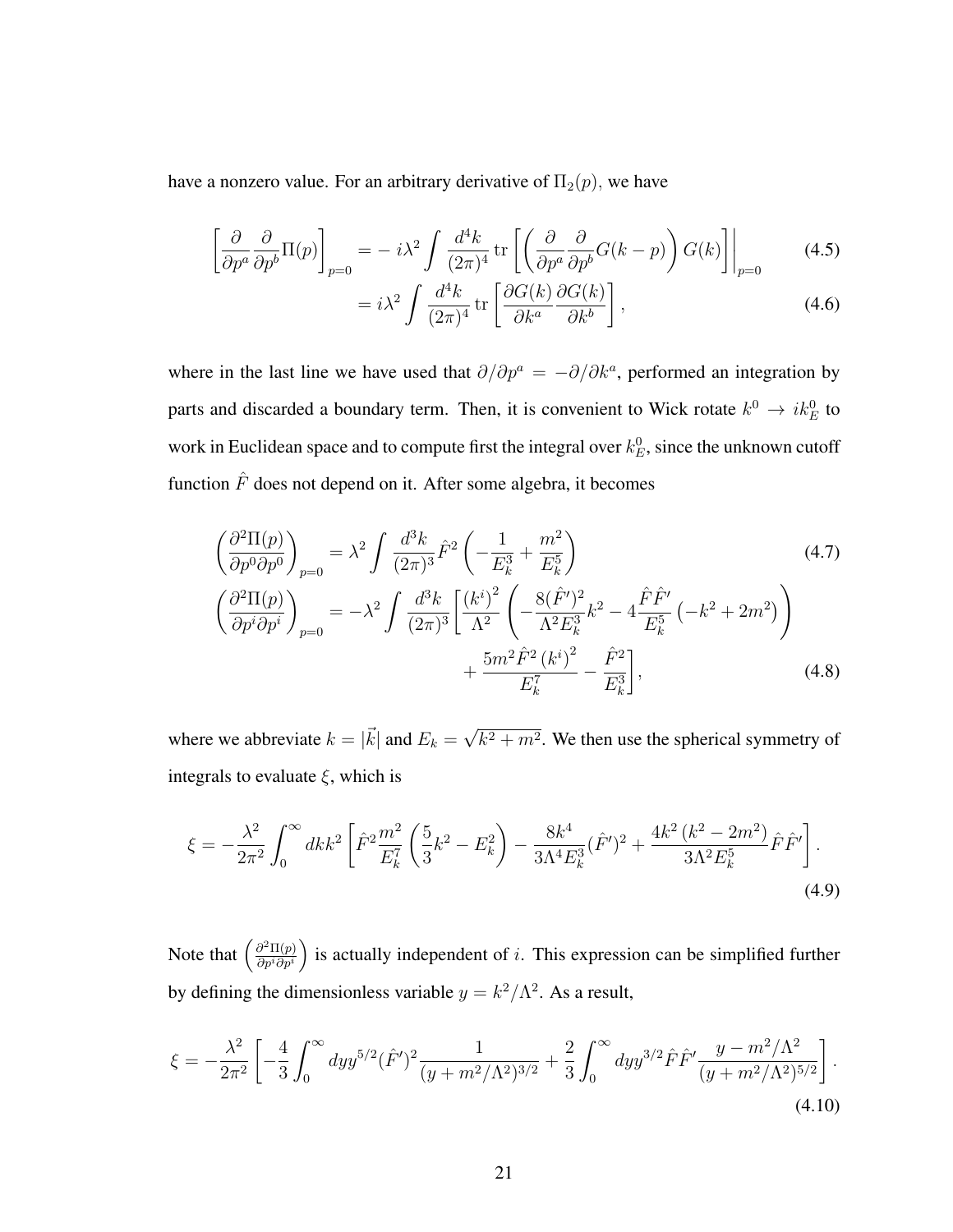The terms containing derivatives are evaluated by assuming that  $\hat{F}$ <sup>'</sup>,  $\hat{F}$ <sup>''</sup> are sharply localized in the region  $y = k^2/\Lambda^2 \approx 1$ . This implies that we neglect the mass contributions  $m^2 \ll k^2 \approx \Lambda^2$  in the corresponding integrals. In this limit, we get

$$
\xi = \frac{\lambda^2}{6\pi^2} \left[ 1 + 4 \int_0^\infty dy y \hat{F}'(y)^2 \right]. \tag{4.11}
$$

Switching our convention back to the origin Lorentz-violating modification function *,i.e.,*  $\hat{F}(k/\Lambda)$  and  $x = k/\Lambda$  gives

<span id="page-26-0"></span>
$$
\xi = \frac{\lambda^2}{6\pi^2} \left[ 1 + 2 \int_0^\infty dx x \hat{F}'(x)^2 \right]. \tag{4.12}
$$

The Lorentz violation is not suppressed by the ultraviolet scale  $\Lambda$ , which agrees with our conclusions in Sec.  $\boxed{2}$  and Sec.  $\boxed{3}$ . Since this result is applicable to self-energy diagram for all fields, we consider the top-quark Higgs coupling as an example to determine the magnitude of  $\xi$ . In the standard model, the top-quark Higgs coupling  $\lambda_t$  has the magnitude of order one, so we have  $\xi \ge 10^{-2}$  immediately from Eq. [\(4.12\)](#page-26-0). On the other hand, the term  $\xi$  can also be interpreted as a modification of the velocity of light since the dispersion relation can be corrected by  $E^2 - p^2 - m^2 - \Pi(p) = 0$ . In a perturbative expansion, the speed of light is modified by a factor of  $1 + \xi/4 + \mathcal{O}(\xi^2)$ , which is tightly bounded by [\[19\]](#page-34-1)

$$
\delta c \le 10^{-20}.\tag{4.13}
$$

This is clearly in conflict with the magnitude of Eq.  $(4.12)$ . We can thus conclude that the radiative corrections with Lorentz-violating functions would induce Lorentz violations that are much larger than the already established bounds. To produce an acceptable size of the radiative correction, it is inevitable to introduce some fine-tuning cancellation, which leads to a naturalness problem.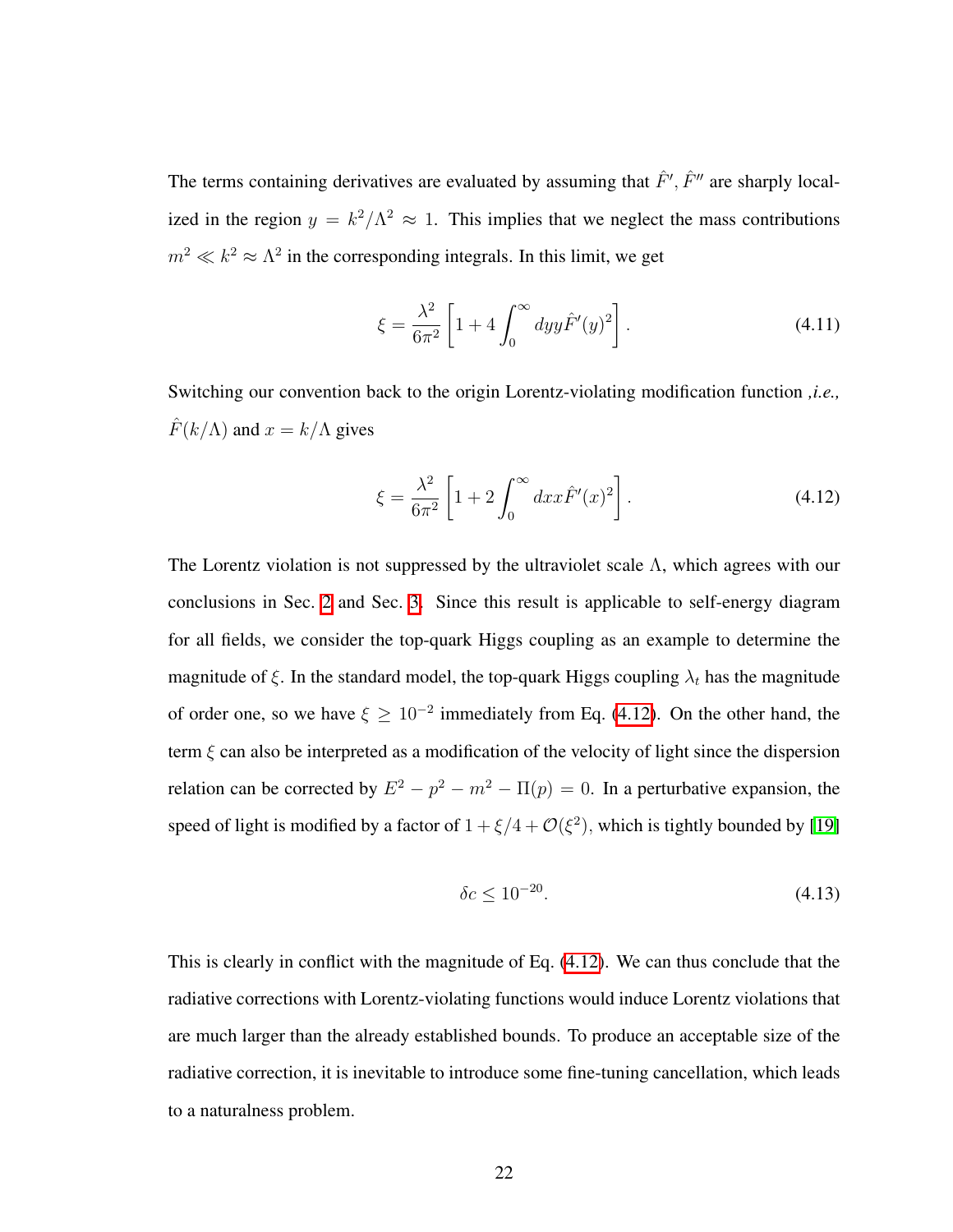### <span id="page-27-0"></span>5. Nonlocal Lorentz violation with A Hard Cutoff

#### <span id="page-27-1"></span>A. Momentum Cutoff

We have shown that Lorentz-violating terms with a coefficient proportional to the coupling of the interactions are not suppressed by inverse powers of the Lorentz-violating scale. In the literature, possible ways to avoid this outcomes have been discussed. Ref. [\[20\]](#page-34-2) argues that non-perturbative treatments might lead to Lorentz violations that do not necessarily imply observational consequences at low energy, while Ref. [\[21\]](#page-34-3) argues again this proposal by pointing out that they are based on a non-generic special property in some model of Lorentz violation.

In this section, we introduce a momentum scale  $\Lambda$  to cut off the toy model defined by Eq. [\(1.4\)](#page-9-0) and check whether it could be a loophole for evading unsuppressed Lorentzviolating effects. Given the detailed calculation in Sec.  $\sqrt{2}$ , we start from Eq.  $(2.21)$ ,

$$
-i\Sigma_{LV} = -\frac{ie^2}{(4\pi)^2} \int_0^1 dx \ 2\eta x \ \vec{\gamma} \cdot \vec{p} \mathcal{I},\tag{5.1}
$$

where we denote the Schwinger parameter integral as

$$
\mathcal{I} = \int_0^\infty du \frac{u^{1/2}}{(\eta + u)^{5/2}} \exp\left[-\frac{\eta ux^2|\vec{p}|^2}{u + \eta} - u\Delta\right].\tag{5.2}
$$

The  $\eta$  dependence can be extracted by  $\tilde{u} = u/\eta$ . We can implement the high momentum scale by setting the lower limit to be  $\frac{1}{\eta \Lambda^2}$  in the  $d\tilde{u}$  integral,

$$
\mathcal{I} = \frac{1}{\eta} \int_{\frac{1}{\eta \Lambda^2}}^{\infty} d\tilde{u} \frac{\tilde{u}^{1/2}}{(1+\tilde{u})^{5/2}} \exp\left[-\eta(\frac{\tilde{u}x^2|\vec{p}|^2}{\tilde{u}+1} + \tilde{u}\Delta)\right].
$$
 (5.3)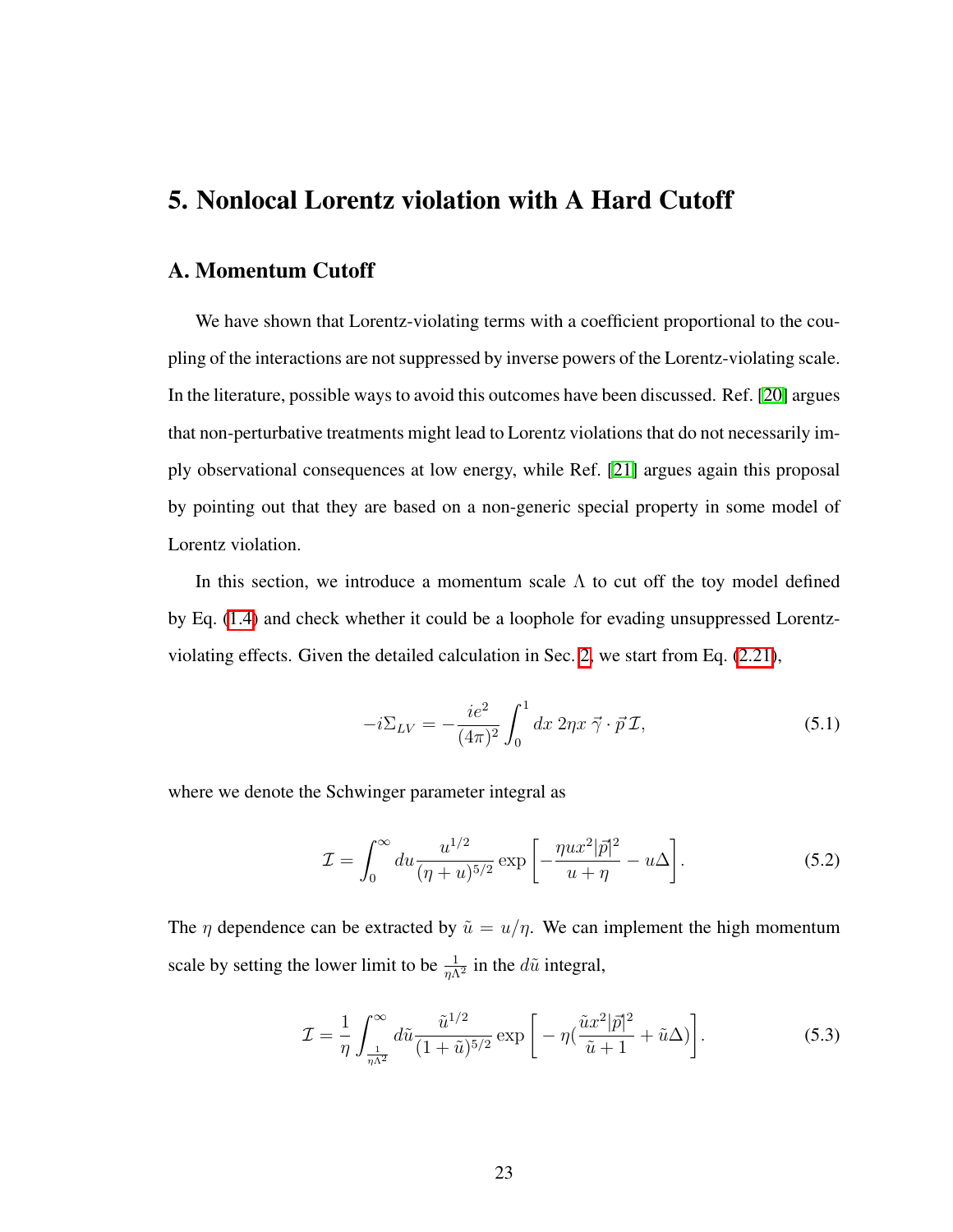We can evaluate this integral by setting  $\eta \to 0$ . As a result,

$$
\Sigma_{LV} = \frac{e^2}{(4\pi)^2} \left(\frac{2}{3} - \frac{2}{3(1 + \eta\Lambda^2)^{3/2}}\right). \tag{5.4}
$$

From the result of the experimental bound on  $\Sigma_{LV}$  in Sec.  $\overline{2}$ , the dimensionless coefficient  $\eta\Lambda^2$  is expected to be small. We can expand Eq. [\(5.4\)](#page-28-0) around small  $\eta\Lambda^2$ ,

<span id="page-28-0"></span>
$$
\Sigma_{LV} \approx \frac{e^2}{(4\pi)^2} (\eta \Lambda^2). \tag{5.5}
$$

From the experimental constrain on the SME coefficient, we can find that the bound on nonlocality  $\eta \Lambda^2$  is of order  $\sim 10^{-12}$ . Thus, the nonlocality scale  $\eta^{-1/2}$  must be 6 order magnitude larger than the momentum cutoff  $\Lambda$ . Although the cutoff might suppress the Lorentz-violating effect into an experimentally viable magnitude, the 12 order difference between the nonlocality scale square and the cutoff square violates the naturalness criterion that physical scales should be no greater than the cutoff. Therefore, introducing a momentum cutoff is not an ideal solution either.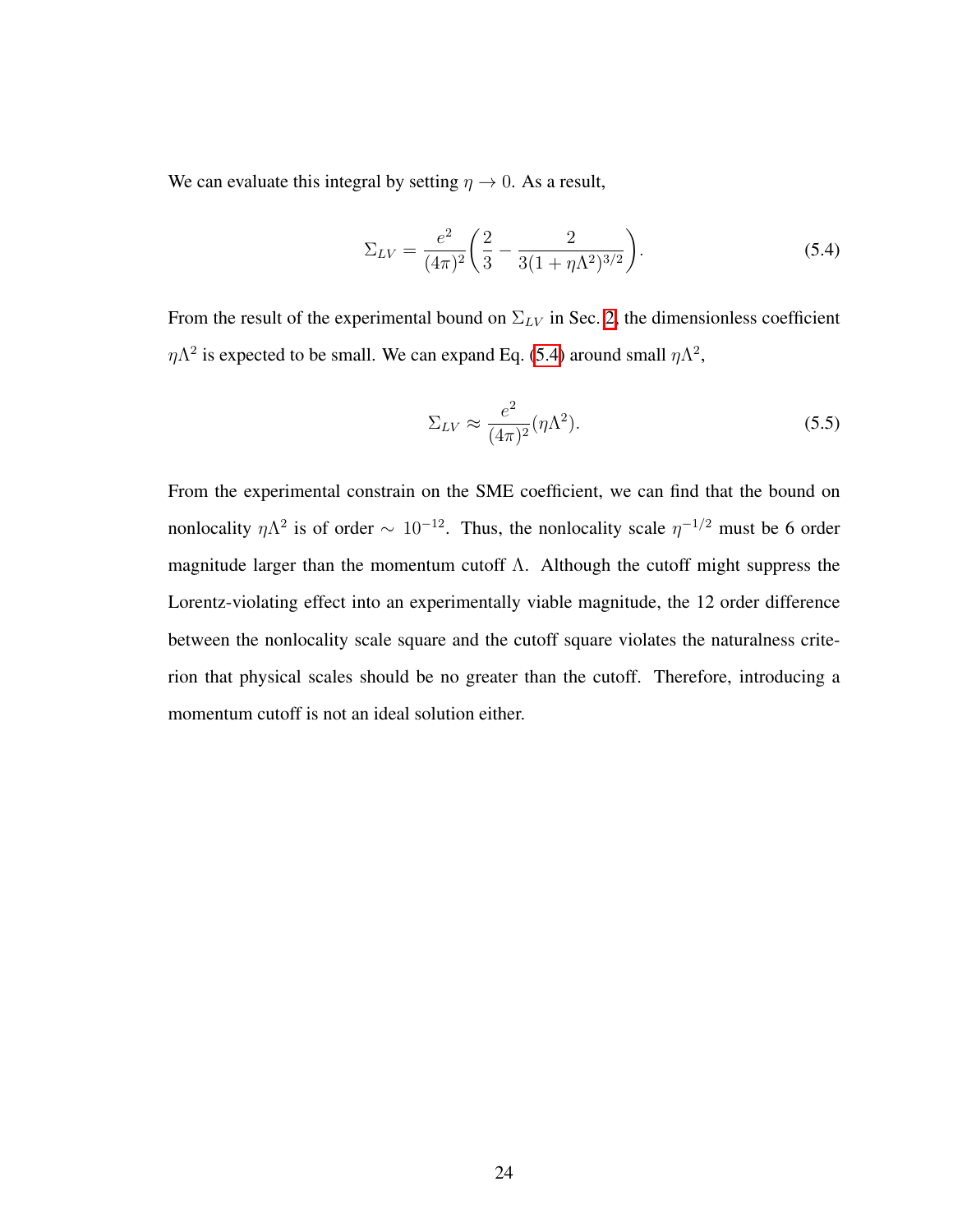### <span id="page-29-0"></span>6. Conclusion

In this thesis, we have considered infinite-derivative theories in which the quadratic terms are nonlocal and Lorentz-violating. Our initial motivation is to avoid the complications related to unitarity when formulated in Minkowski space. We present a phenomenological study of these theories by computing the loop effects, which receive modifications from our choices of nonlocal functions.

Two toy models are considered, namely one-parameter and two-parameter nonlocal functions, and their electron self-energy functions are calculated. By comparing the lower bound of the nonlocality scale with the experimental bounds in the SME, we conclude that both nonlocal functions fail to reduce the level of divergence in the loop effects because the Lorentz violation operators in our nonlocal theories are unsuppressed. The unsuppressed Lorentz violation at low energy is discussed in the literature. We revisit an argument given by Collins, Perez, Sudarsky, Urrutia, and Vucetich through a simple toy model of a scalar field coupled to a fermion field via a Yukawa interaction.

In the last section, we propose a way to avoid the unsuppressed low-energy Lorentz violation. We show that a momentum cutoff might reconcile a Lorentz invariance violating high momentum scales and a suppression of Lorentz invariance violations at low momenta. However, this is only true when the nonlocality parameter defines an energy scale that is much larger than the cut off scale for the theory, violating one of the standard criteria for naturalness.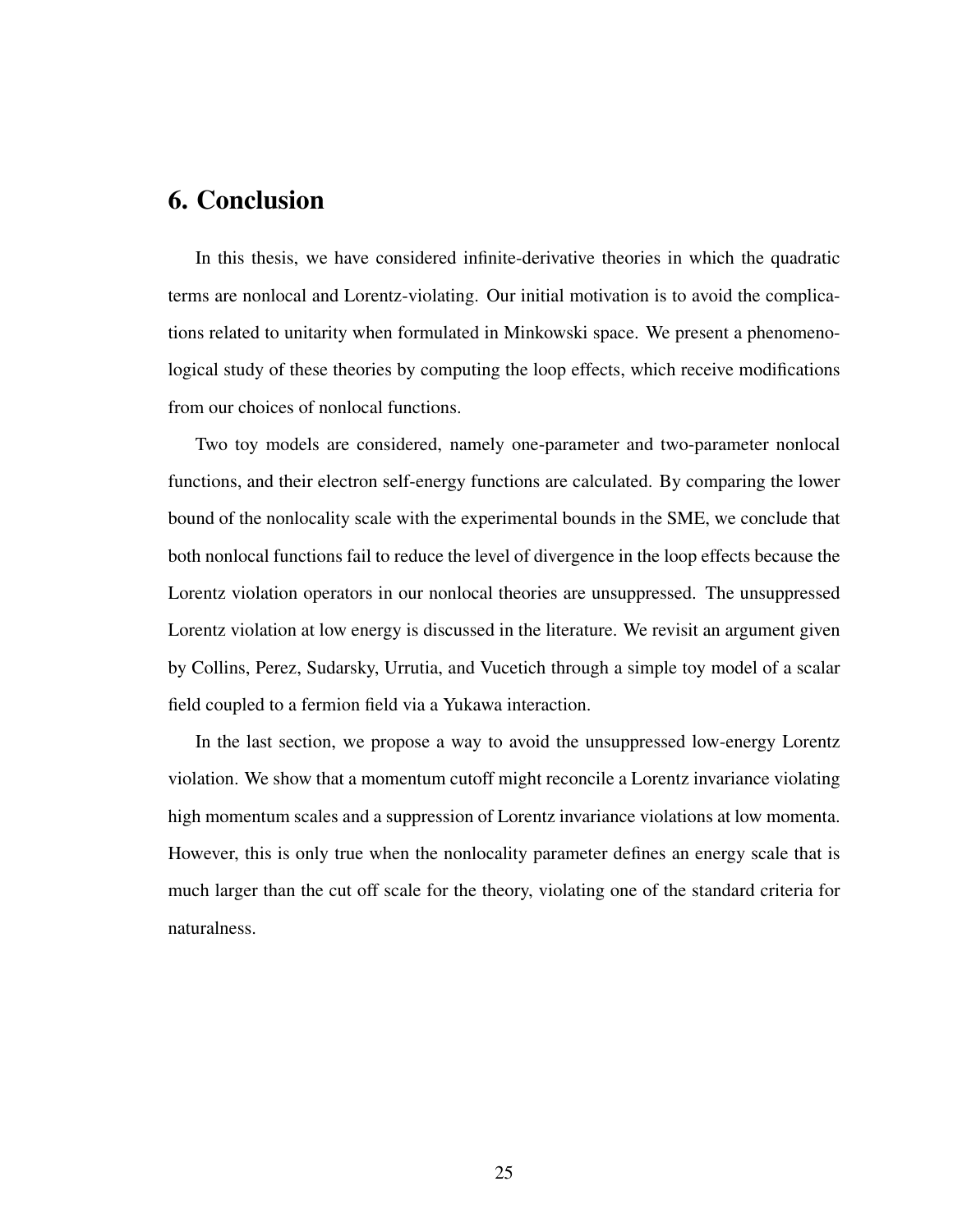### <span id="page-30-0"></span>A. Calculation of Vertex Function

It is also possible to use the vertex function to compute the Lorentz violation effects in our theory defined by Eq.  $(1.4)$ . In this note, we are going to evaluate the one-loop effect on the electron vertex function described by the following Feynman diagram,



Applying the Feynman rules to order  $\alpha$ , we can find

$$
\bar{u}(p')\delta\Gamma(p',p)u(p) = \int \frac{d^4k}{(2\pi)^4} \frac{-ig_{\nu\rho}[e^{-\eta \vec{k}^2}]}{k^2} \bar{u}(p')(-ie\gamma^{\nu})\frac{i(k'+m)}{k'^2-m^2}\gamma^{\mu}\frac{i(k+m)}{k^2-m^2}(-ie\gamma^{\rho})u(p) \tag{A.1}
$$

It can be evaluated by exponentiating the denominator, with Schwinger parameter, and proceed as the textbook treatment. The result is

$$
\bar{u}(p')\delta\Gamma(p',p)u(p) = -\frac{2e^2}{(4\pi)^2} \int_0^\infty du \int_0^1 dx dy dz \ \delta(x+y+z-1)
$$
  
 
$$
\times \bar{u}(p')\left(\frac{1}{(u+\eta)^{3/2}}e^{-\frac{u\eta(y\vec{q}-z\vec{p})^2}{u+\eta}-u\Delta}\left[u^{3/2}C+\gamma^{\mu}\frac{1}{4}u^{1/2}+\gamma^{\mu}\frac{u^{3/2}[3u+3\eta+2\eta^2(y\vec{q}-z\vec{p})^2]}{4(u+\eta)^2}\right]\right)u(p),\tag{A.2}
$$

where  $C = \gamma^{\mu}[(1-x)(1-y)q^2 + (1-4z-z^2)m^2] + \frac{i\sigma^{\mu\nu}q_{\nu}}{2m}[2m^2z(1-z)].$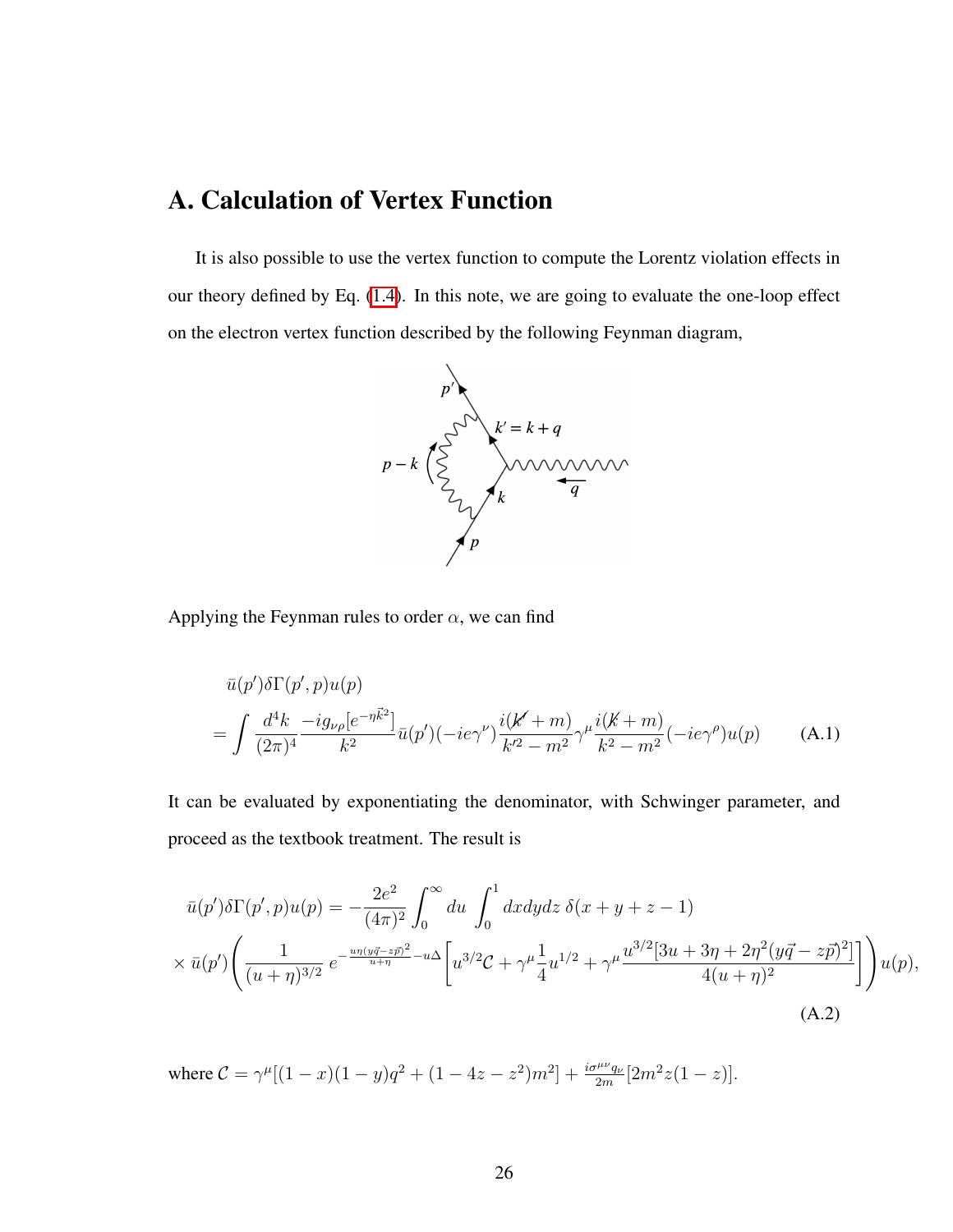We focus on the last term in the bracket. That is

$$
\delta\Gamma_{LV}(p',p) = \int_0^\infty du \gamma^\mu \frac{u^{3/2}}{4(u+\eta)^{7/2}} \left[3\eta + 2\eta^2(y\vec{q} - z\vec{p})^2\right] \exp\left[-\frac{u\eta(y\vec{q} - z\vec{p})^2}{u+\eta} - u\Delta\right]
$$
\n(A.3)

The evaluation of this integral is similar to the electron self-energy diagram. The  $\eta$  dependence can extract by redefining  $\tilde{u} = u/\eta$ , and we can set  $\eta \to 0$ . After some algebra, the amplitude becomes

<span id="page-31-0"></span>
$$
\delta\Gamma_{LV} = -\frac{2e^2}{(4\pi)^2} \left(\frac{3}{10}\right) \quad \sim 10^{-4}.\tag{A.4}
$$

This also leads to an unsuppressed Lorentz-violating effect. Since the model has already been ruled out from our previous consideration, we will not undertake a detailed decomposition and phenomenological study of Eq.  $(A.4)$  in terms of SME operators.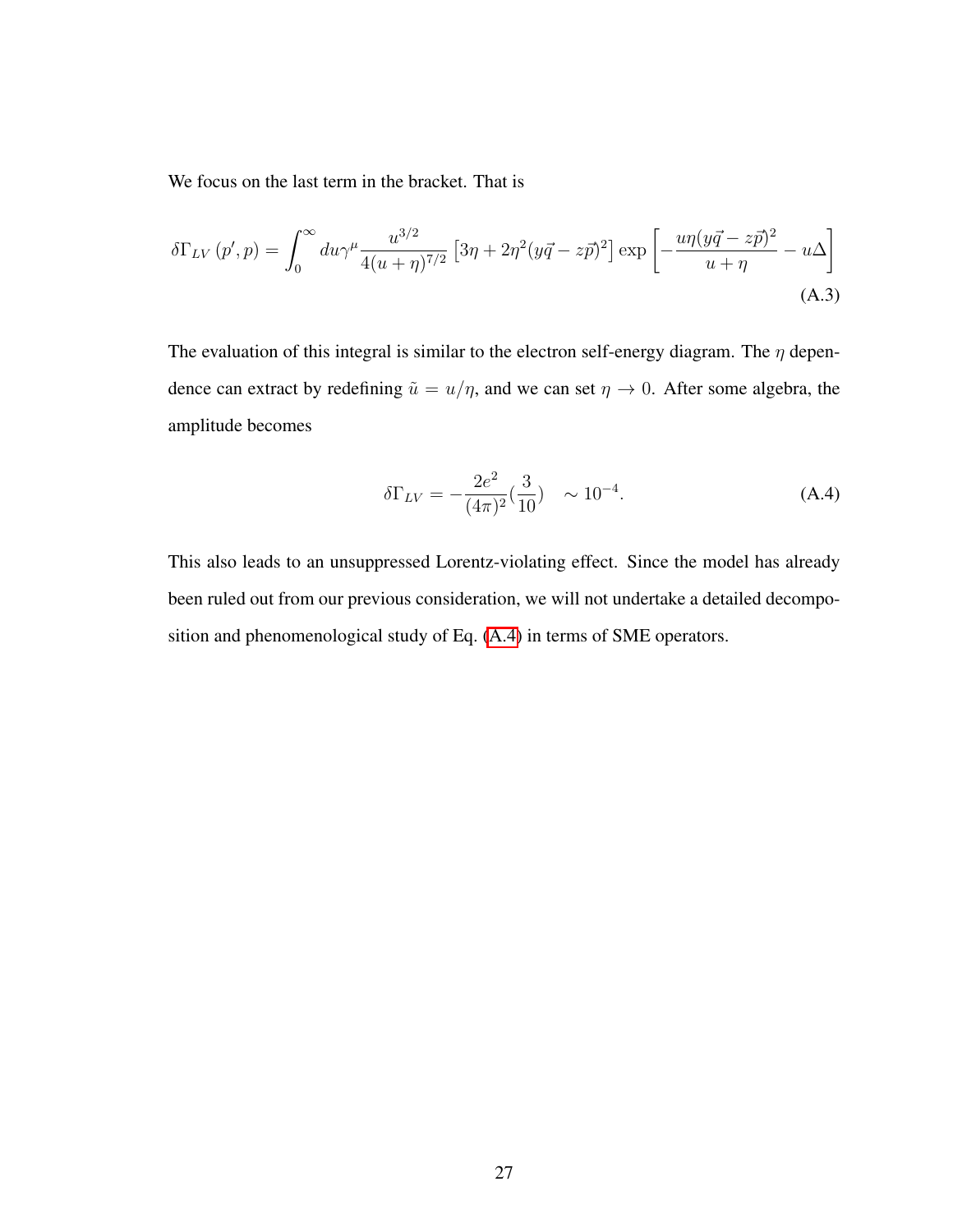### References

- <span id="page-32-2"></span>[1] C. D. Carone, "Unitarity and microscopic acausality in a nonlocal theory," Phys. Rev. D 95, no.4, 045009 (2017) doi:10.1103/PhysRevD.95.045009 [arXiv:1605.02030 [hep-th]].
- <span id="page-32-5"></span>[2] C. D. Carone, "Aspects and applications of nonlocal Lorentz-violation," Phys. Rev. D 102, no.9, 095006 (2020) doi:10.1103/PhysRevD.102.095006 [arXiv:2008.10525 [hep-ph]].
- <span id="page-32-0"></span>[3] P. A. Zyla *et al.* [Particle Data Group], "Review of Particle Physics," PTEP 2020, no.8, 083C01 (2020).
- <span id="page-32-3"></span>[4] B. Grinstein, D. O'Connell and M. B. Wise, "The Lee-Wick standard model," Phys. Rev. D 77, 025012 (2008) doi:10.1103/PhysRevD.77.025012 [arXiv:0704.1845 [hep-ph]].
- <span id="page-32-4"></span>[5] R. E. Cutkosky, P. V. Landshoff, D. I. Olive, and J. C. Polkinghorne, "A non-analytic S matrix," Nucl. Phys. B12, 281 (1969).
- <span id="page-32-6"></span>[6] M. E. Peskin. and D. V. Schroeder, "An Introduction to quantum field theory", Addison-Wesley, USA (1995).
- <span id="page-32-1"></span>[7] Schwartz, M. (2013). "Quantum Field Theory and the Standard Model". Cambridge: Cambridge University Press. doi:10.1017/9781139540940
- [8] M. Pospelov and Y. Shang, "On Lorentz violation in Horava-Lifshitz type theories," Phys. Rev. D 85, 105001 (2012) doi:10.1103/PhysRevD.85.105001 [arXiv:1010.5249 [hep-th]].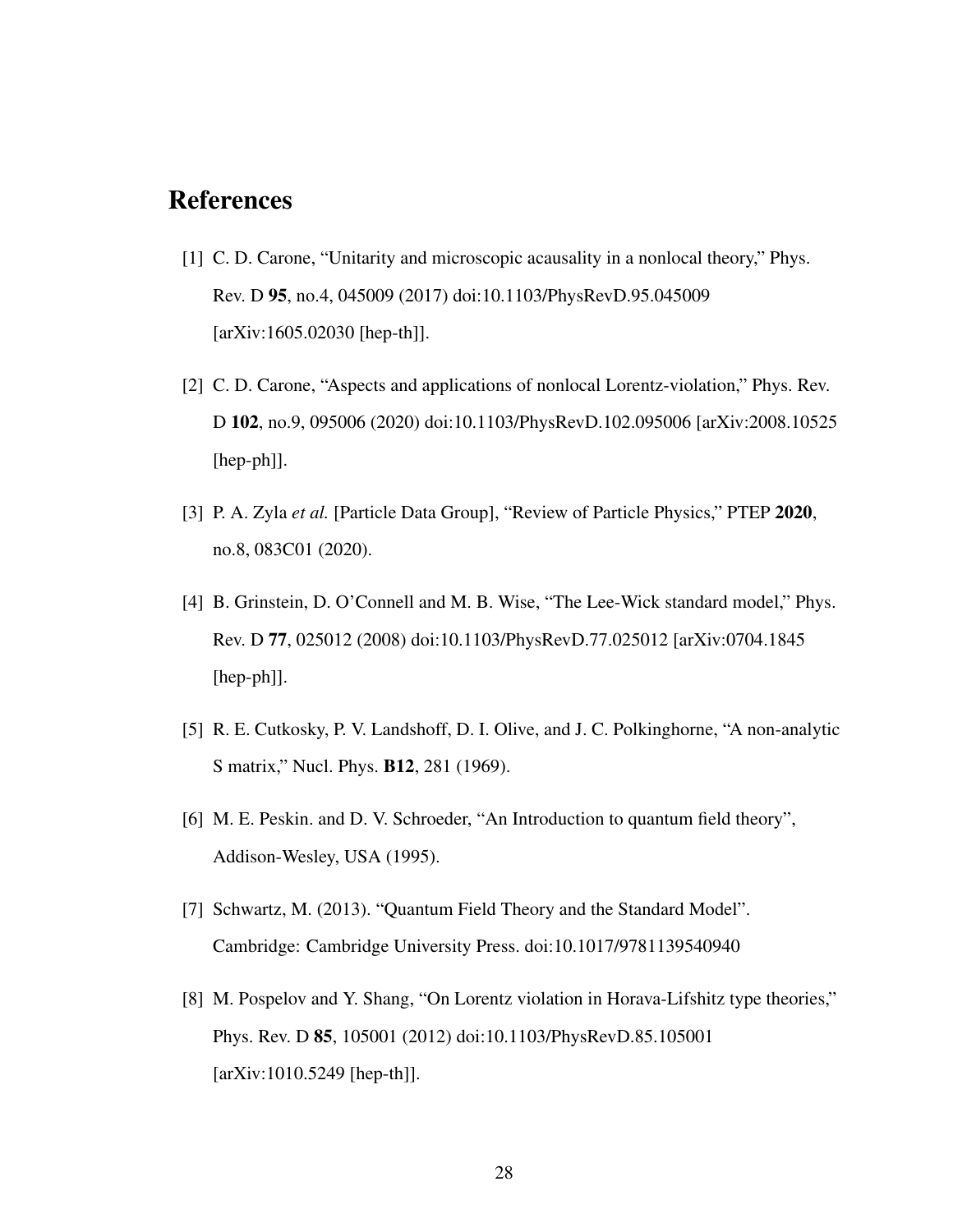- <span id="page-33-4"></span>[9] D. Colladay and V. A. Kostelecky, "Lorentz violating extension of the standard model," Phys. Rev. D 58, 116002 (1998) doi:10.1103/PhysRevD.58.116002 [arXiv:hep-ph/9809521 [hep-ph]].
- <span id="page-33-5"></span>[10] V. A. Kostelecky and N. Russell, "Data Tables for Lorentz and CPT Violation," Rev. Mod. Phys. 83, 11-31 (2011) doi:10.1103/RevModPhys.83.11
- <span id="page-33-3"></span>[11] J. D. Tasson, "What Do We Know About Lorentz Invariance?," Rept. Prog. Phys. 77, 062901 (2014) doi:10.1088/0034-4885/77/6/062901 [arXiv:1403.7785 [hep-ph]].
- <span id="page-33-0"></span>[12] J. Collins, A. Perez, D. Sudarsky, L. Urrutia and H. Vucetich, "Lorentz invariance and quantum gravity: an additional fine-tuning problem?," Phys. Rev. Lett. 93, 191301 (2004) doi:10.1103/PhysRevLett.93.191301 [arXiv:gr-qc/0403053 [gr-qc]].
- <span id="page-33-2"></span>[13] T. Biswas and N. Okada, "Towards LHC physics with nonlocal Standard Model," Nucl. Phys. B 898, 113-131 (2015) doi:10.1016/j.nuclphysb.2015.06.023 [arXiv:1407.3331 [hep-ph]].
- [14] A. de Gouvea, D. Hernandez and T. M. P. Tait, "Criteria for Natural Hierarchies," Phys. Rev. D 89, no.11, 115005 (2014) doi:10.1103/PhysRevD.89.115005 [arXiv:1402.2658 [hep-ph]].
- <span id="page-33-1"></span>[15] F. Quevedo, S. Krippendorf and O. Schlotterer, "Cambridge Lectures on Supersymmetry and Extra Dimensions," [arXiv:1011.1491 [hep-th]].
- <span id="page-33-7"></span>[16] B. Altschul, "Laboratory Bounds on Electron Lorentz Violation," Phys. Rev. D 82, 016002 (2010) doi:10.1103/PhysRevD.82.016002 [arXiv:1005.2994 [hep-ph]].
- <span id="page-33-6"></span>[17] D. Colladay and V. A. Kostelecky, "Cross-sections and Lorentz violation," Phys. Lett. B 511, 209-217 (2001) doi:10.1016/S0370-2693(01)00649-9 [arXiv:hep-ph/0104300 [hep-ph]].